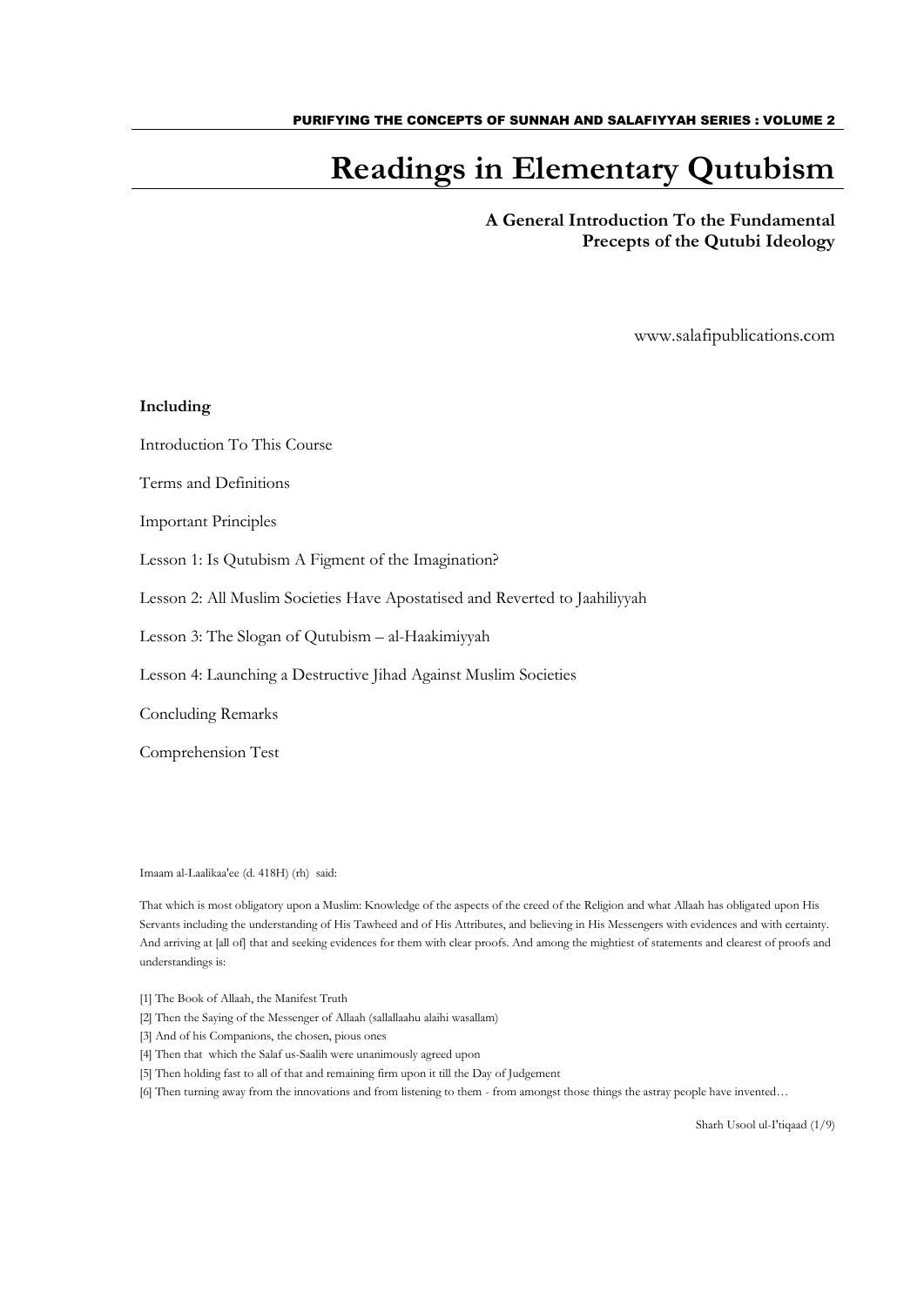### **Introduction To This Course**

All praise is due to Allaah and prayers and peace upon His Messenger Muhammad, his family and whoever follows his guidance.

To proceed:

This is the first of our series of courses aimed at providing a detailed insight into some of the contemporary movements of Innovation. "Readings in Elementary Qutubism" looks at the thought and ideology of Sayyid Qutb and its promotion by some of the "reformist" callers of today.

At the conclusion of the course there is a comprehension test to ensure that students have fully grasped the materials.

Before commencing, it is recommended that all students familiarise themselves with the terms and definitions provided below to make sure that they are fully equipped to digest the texts and materials found in the course content.

Useful materials related to this particular course can be found at SalafiPublications.Com

14th September 2000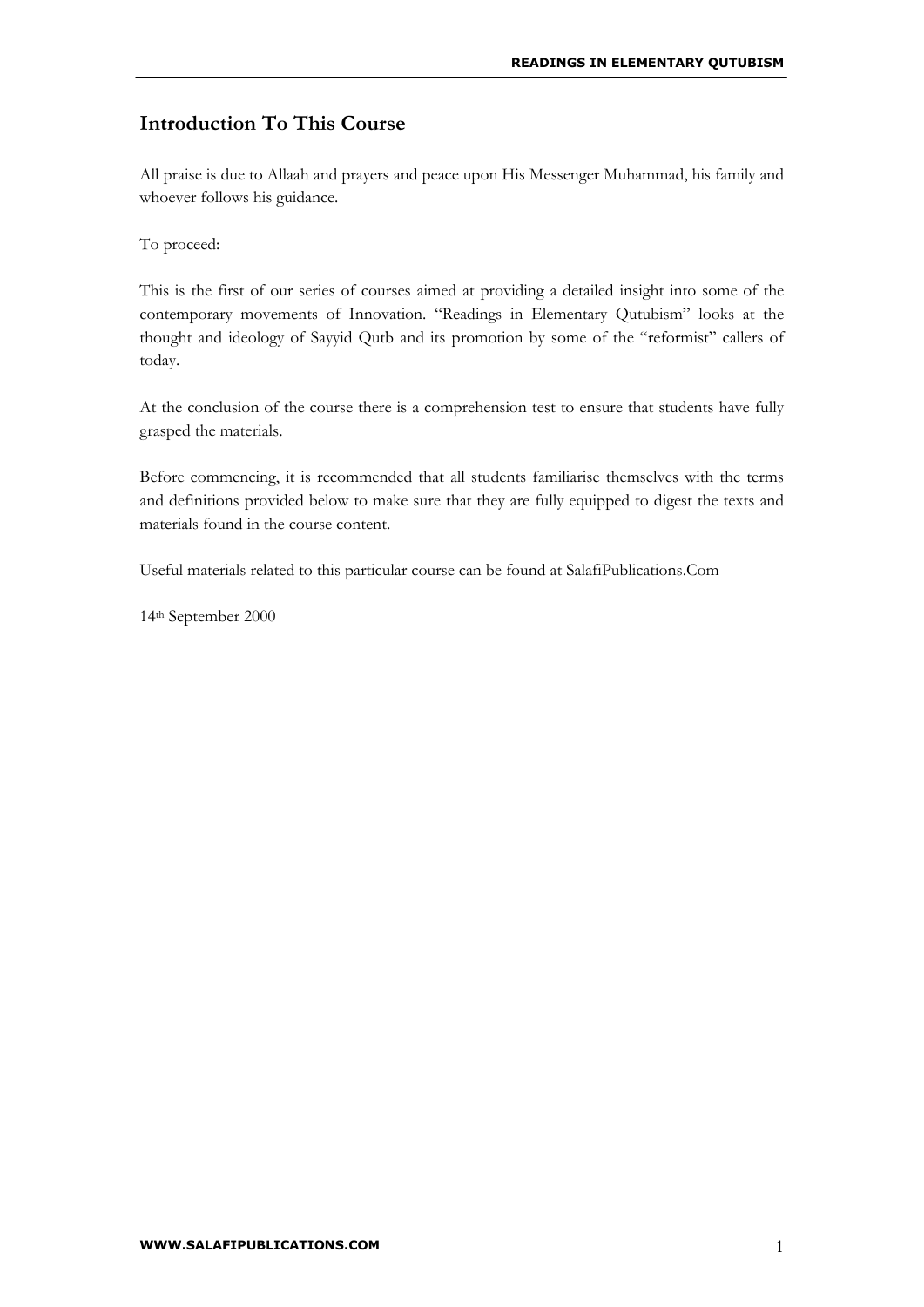### **Terms and Definitions**

- **(1) Qutubism** : The thought and ideology of Sayyid Qutb as found in his most popular works such as 'Ma'aalim Fit-Tareeq' (Milestones) his Tafsir of the Quran 'az-Zilaal', 'al-Adaalah al-Ijtimaa'iyyah' (Social Justice) and others.
- **(2) Qutubiyyah, Qutubiyyoon** : The sect known as "the Qutubis".
- **(3) Qutubi, Qutubist** : A person who subscribes to the thought and ideology of Qutubism. Different extremes exist as to the degree and extent that a Qutubi subscribes to the thought and ideology of Qutubism.
- **(4) Haakimiyyah** : A term invented by Sayyid Qutb to represent Allaah's sovereignty with respect to issues of legislation. In his view, this is the essence of the meaning of the Kalimah, "Laa ilaaha ilallaaha".
- **(5) Uloohiyyah** : This term denotes Allaah's exclusive right to all forms of worship and devotion, whether feelings of the heart, statements of the tongue or actions of the limbs. In Qutubism, Haakimiyyah is made the most exclusive and special element of Uloohiyyah.
- **(6) Jaahiliyyah** : Lit. (Days of) Ignorance. This term represents the pre-Islamic era and is synonymous with the concepts of disbelief, polytheism, backwardness and ignorance.
- **(7) Hizbiyyah** : Partisanship, bigotry.
- **(8) Tashree'** : Legislation
- **(9) Khawarij** : The first sect to break away from the main body of Muslims. Their main characteristics being: declaring sinful Muslims to be disbelievers, declaring those who do not agree with them to be disbelievers and rebelling against the Rulers. The Prophet (sallallaahu alaihi wasallam) has informed us that this sect will exist in every generation until they fight alongside Dajjaal.
- **(10)Murji'ah** : A sect that did not consider actions to be from Imaan and hence claimed that all Muslims, whether sinful or pious are equivalent in their Imaan. They also believed that Imaan cannot increase and decrease and was but a single constant entity.
- **(11)Rafidah** : Those who reject the Companions of Allaah's Messenger, revile them and abuse them.
- **(12)Qadariyyah** : Those who denied the qadr (predetermination) of Allaah and claimed that there was a separate entity that was in control of evil. Hence, they were likened to the Magians.
- **(13)Takfeer**: The act of declaring a Muslim to be an Unbeliever, Apostate.
- **(14)Istihlaal**: To declare something that Allaah has made unlawful (haraam) to be lawful (halaal).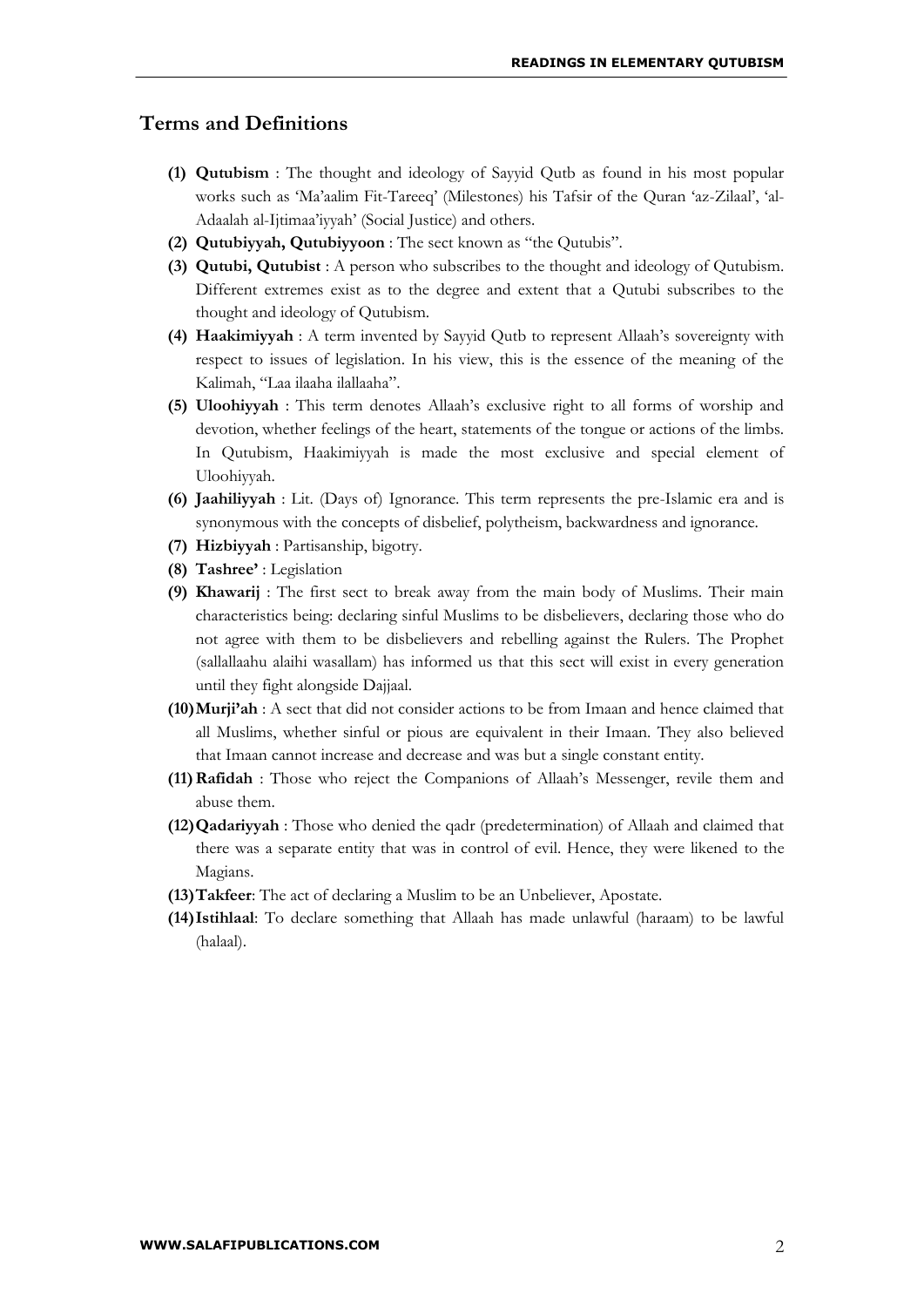### **Important Principles**

### **The Methodology of the Prophets in Calling to Allaah**

Stated Shaikh Salih al-Fawzaan, in his introduction to the book that has become a thorn in the throats of the Innovators, 'The Methodology of the Prophets in Calling to Allaah" of Shaikh Rabee' Ibn Haadee al-Madkhalee:

"So firstly he calls to the correction of aqeedah (beliefs and creed), by ordering that all worship is made purely for Allaah, and that shirk is forbidden. Then ordering the establishment of the Prayer, and the paying of the Zakaah, and that the obligatory duties are carried out and that the forbidden matters are avoided. This was the procedure followed by all the Messengers, as Allaah - the Most High - says:

**We sent a Messenger to every nation, ordering them that they should worship Allaah alone, obey Him and make their worship purely for Him; and that they should avoid everything worshipped besides Allaah.** Soorah an-Nahl 16:36

**We did not send any Messenger before you, O Muhammad, except that We revealed to him that none has the right to be worshipped except Allaah, so make all your worship purely for Allaah.** Soorah al-Anbiyaa 21:25

Furthermore, when the Prophet (sallallaahu alaihi wasallam) sent Mu'aadh to Yemen, he said to him: "Indeed you are going to a people from the people of the Book, so let the first thing you call them to be the testification that none has the right to be worshipped except Allaah. So if they accept this, then inform them that Allaah has obligated five prayers upon them in each day and night...

Then there is in his (sallallaahu alaihi wasallam's) way and method of giving da 'wah, the best example and the most perfect and complete methodology - in that he (sallallaahu alaihi wasallam) remained in Makkah for thirteen years, calling the people to Tawheed and forbidding them from Shirk, before he ordered them with Prayer, Zakaah, Fasting and Hajj, and before he forbade them from usury, fornication, theft and murder." (Manhaj ul-Anbiyaa fid-Da'wah Ilallaah, p.12)

### **The Methodology of the Groups of Innovation in Calling to Allaah**

Stated Shaikh Salih al-Fawzaan, "So whichever call is not built upon these foundations, and whose manhaj (methodology) is not the methodology of the Messengers - then it will be frustrated and will fail, and it will be toil without benefit. The clearest proof of this are those present day Jamaa'aat (groups) which set out a methodology and programme for themselves and their da'wah, which is different to the methodology of the Messengers**. These groups have neglected the importance of aqeedah (correct beliefs and creed) - except for a very few of them - and instead call for the correction of side issues. So one group calls for the correction of rule and politics and demands establishment of the hudood (prescribed punishments), and that Sharee'ah (Islaamic Law) be applied in judging amongst the people - and this indeed is something very important, but it is not what is most important**: **Since how can one seek to establish and apply Allaah's judgement upon the thief and the fornicator, before seeking to establish and apply AIlaah's judgement upon**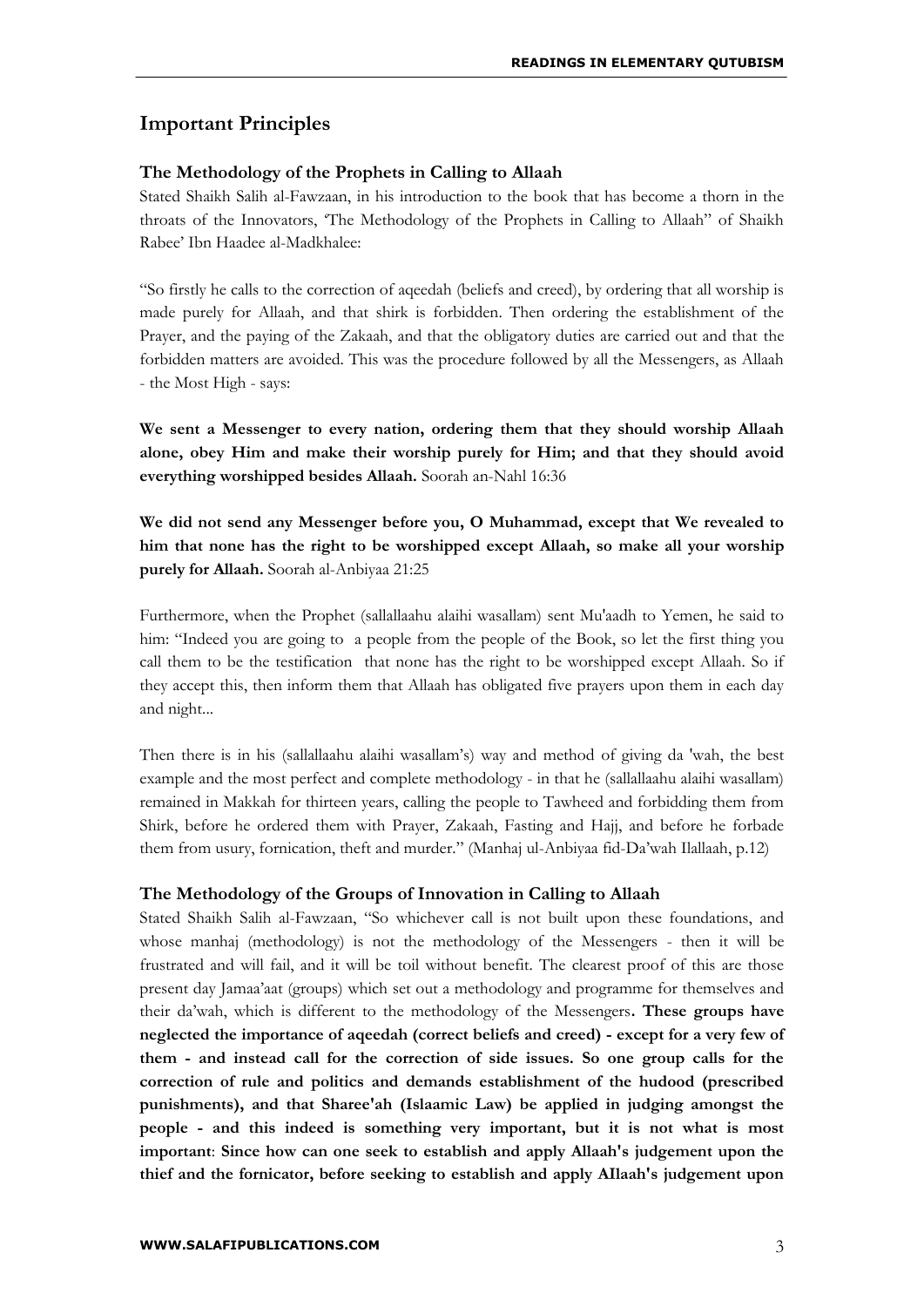**the mushrik - the one who attributes worship to others besides Allaah. How can we demand that Allaah's judgement be applied to two men disputing about a sheep or a camel, before demanding that Allaah's judgement be applied upon those who worship idols and graves, and those who deny or hold heretical beliefs with regards to Allaah's Names and Attributes - divesting them of their true meaning, or distorting them. Are these people not greater criminals than those who fornicate, drink wine and steal?!! Since those are crimes against mankind, whereas shirk and denial of Allaah's Names and Attributes are crimes against the Creator - the One free from all imperfections - and the right of the Creator has precedence over the rights of creation.**

Shaykhul-Islaam Ihn Taymiyyah (d.728H) says in his hook: al-Istiqaamah( 1/466): "So these sins along with correct tawheed are better than corrupted tawheed in the absence of these sins."

Then another Jamaa'ah (group) affiliates itself with da'wah, except that their methodology is also at variance with the methodology of the Messengers. They give no importance to correct aqeedah, rather they give importance to some acts of worship and practicing dhikr (remembrance of Allaah) in the way of the Soofees. They concentrate upon khurooj (going out) and touring the lands, and what is important to them is that they manage to attract the people to join them without caring about their aqeedah. And all of these are innovated ways, taking as their starting point, matters which were left until last in the call of the Messengers. This is just like the case of someone who seeks to cure a body whose head has been decapitated - since the place of aqeedah in the religion, is like the head with regard to the body.

**Thus it is necessary for these groups to correct their concepts and understanding, by referring hack to the Book and the Sunnah, in order to know the methodology of the Messengers in calling to Allaah**. For indeed Allaah - the One free from all imperfections informed that correct rule and sovereignty, which is the central part of the call of the former jamaa 'ah whom we mentioned, **cannot be achieved except after correcting aqeedah, such that all worship is for Allaah alone and worship of everything else is abandoned**. Allaah the Most High - says:

**Allaah has promised to those amongst you who truly have Imaan (true faith and belief) and act in obedience to Allaah and His Messenger, that He will grant them rulership upon the earth, just as He granted it to those before them, and that He will establish their Religion for them and grant them the authority to practice their Religion which He chose and ordered them with. And He will certainly change their situation to one of security, after their fear. Providing that they worship and obey Me, not associating anything else in worship with Me. Then, whoever rejects this favour by disobedience to their Lord - then they are the rebellious transgressors**. Soorah an-Noor 24:55

**So these people wish to establish the Islaamic State before purifying the lands of idolatrous beliefs which take the form of worship of the dead, and devotion to the tombs such as is no different to the worship of al-Laat, al-Uzzaa and the third of them Manaat, rather it is worse. So they are attempting that which is impossible:**

And whoever seeks greatness without effort and exertion,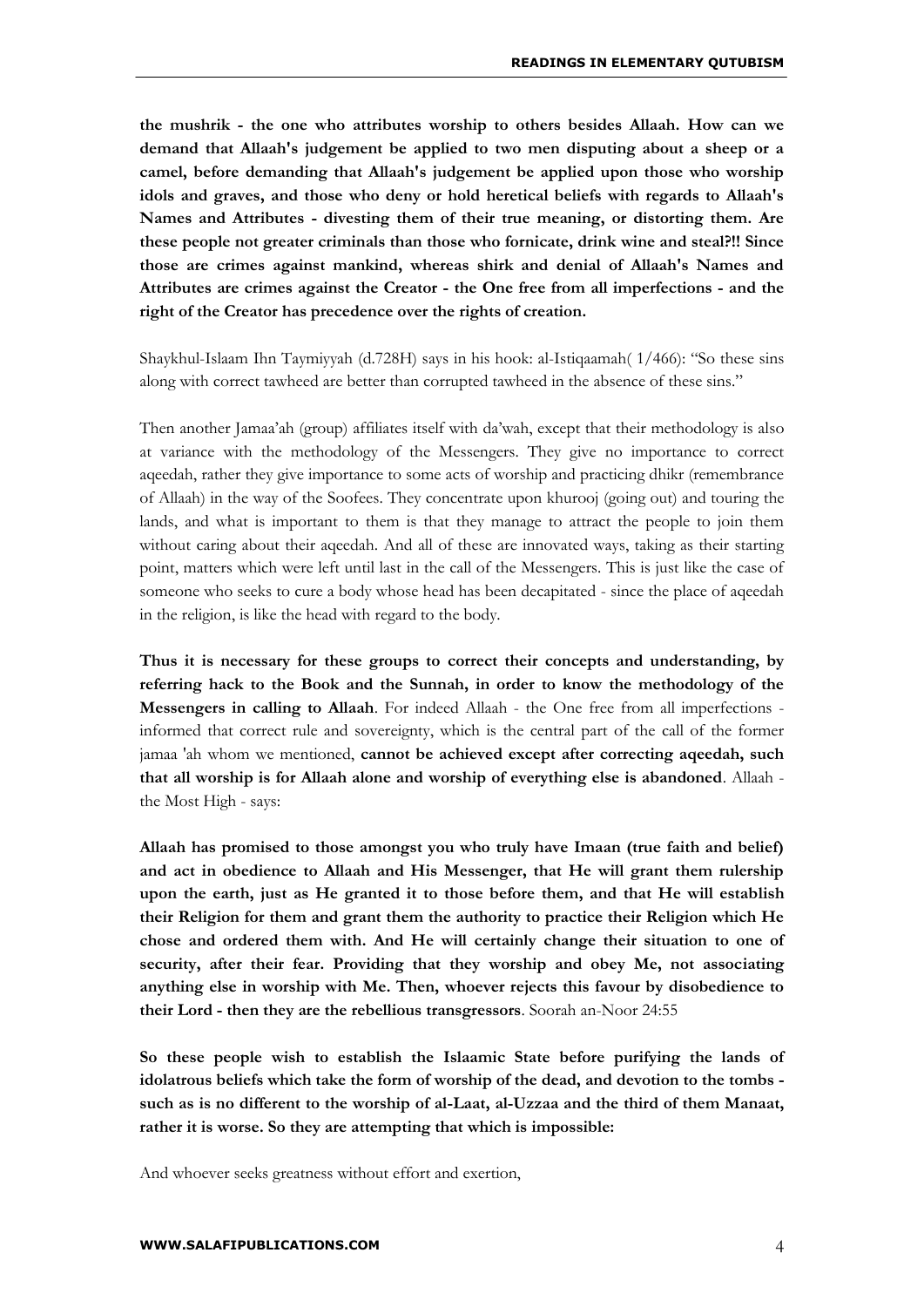Will only be wasting his life in seeking something impossible.

Indeed, establishment and application of the Sharee'ah and the prescribed punishments, and the establishment of the Islaamic State, and avoidance of whatever is prohibited, and achievement of whatever is obligatory - all of these things are from the rights of Tawheed; and matters which perfect it and follow on from it. So how can we give attention to that which is subsidiary whilst neglecting that which is of primary importance?" (Manhaj ul-Anbiyaa fid-Da'wah Ilallaah pp.14- 16)

### **The Corruption of the Rulers and Rulership is Something Ancient**

The Messenger of Allaah (sallallahu alaihi wasallam) said, "The handholds of Islaam will be demolished one by one, and every time one of them is demolished, the people will hold on tightly to the one that follows it. The first one to be demolished is the rule (al-hukm) and the last of them will be the prayer." (Imaam Ahmad (5/251), Ibn Hibban (6715), with a good (jayyid) chain of narration.)

And Ibn Hibban brought this hadeeth under the chapter heading, "A mention of the reports that the first breakage of the handholds of the Islaam to appear from the direction of the rulers (Umaraa) is the corruption of rulership and the rulers (fasaad ul-hukm wal-hukkaam)."

And we do not find in the example of the Salaf, any methodologies that resemble the methodology of the group mentioned above – those who call for the establishment of the rule of Allaah and His judgement by way of blameworthy partisanship (hizbiyyah) and opposition to the methodology of the Prophets.

### **Tyranny and Absence of Sharee'ah Rule Is a Punishment from Allaah**

Al-Hasan al-Basree (d.110) said, "Verily, al-Hajjaaj is the punishment of Allaah. So do not repel the punishment of Allaah with your own hands. But you must submit and show humility, for Allaah the Most High stated, "And indeed We seized them with punishment, but they humbled not themselves to their Lord, nor did they invoke (Allâh) with submission to Him." (Al-Mu'minun 23:76). (Minhaj us-Sunnah of Shaikh ul-Islam 4/528)

Ibn Sa'd relates in his Tabaqaat al-Kubraa (7/163-165), "A group of Muslims came to al-Hasan al-Basree seeking a verdict to rebel against al-Hajjaaj [a tyrannical and despotic ruler]. So they said, "O Abu Sa'eed! What do you say about fighting this oppressor who has unlawfully spilt blood and unlawfully taken wealth and did this and that?" So al-Hasan said, "I hold that he should not be fought. If this is a punishment from Allaah, then you will not be able to remove it with your swords. If this is a trial from Allaah, then be patient until Allaah's judgement comes, and He is the best of judges." So they left al-Hasan, disagreed with him and rebelled against al-Hajjaaj – so al-Hajjaaj killed them all. Al-Hasan used to say, "If the people had patience when they are being tested by their unjust ruler, it will not be long before Allaah will give them a way out. However, they always rush for their swords, so they are left with their swords. By Allaah! Not even for a single day did they bring about any good."

The Salaf considered al-Hajjaaj to be a punishment from Allaah on account of their sins and disobedience, and as for today, it is extremely unfortunate that the various groups who have set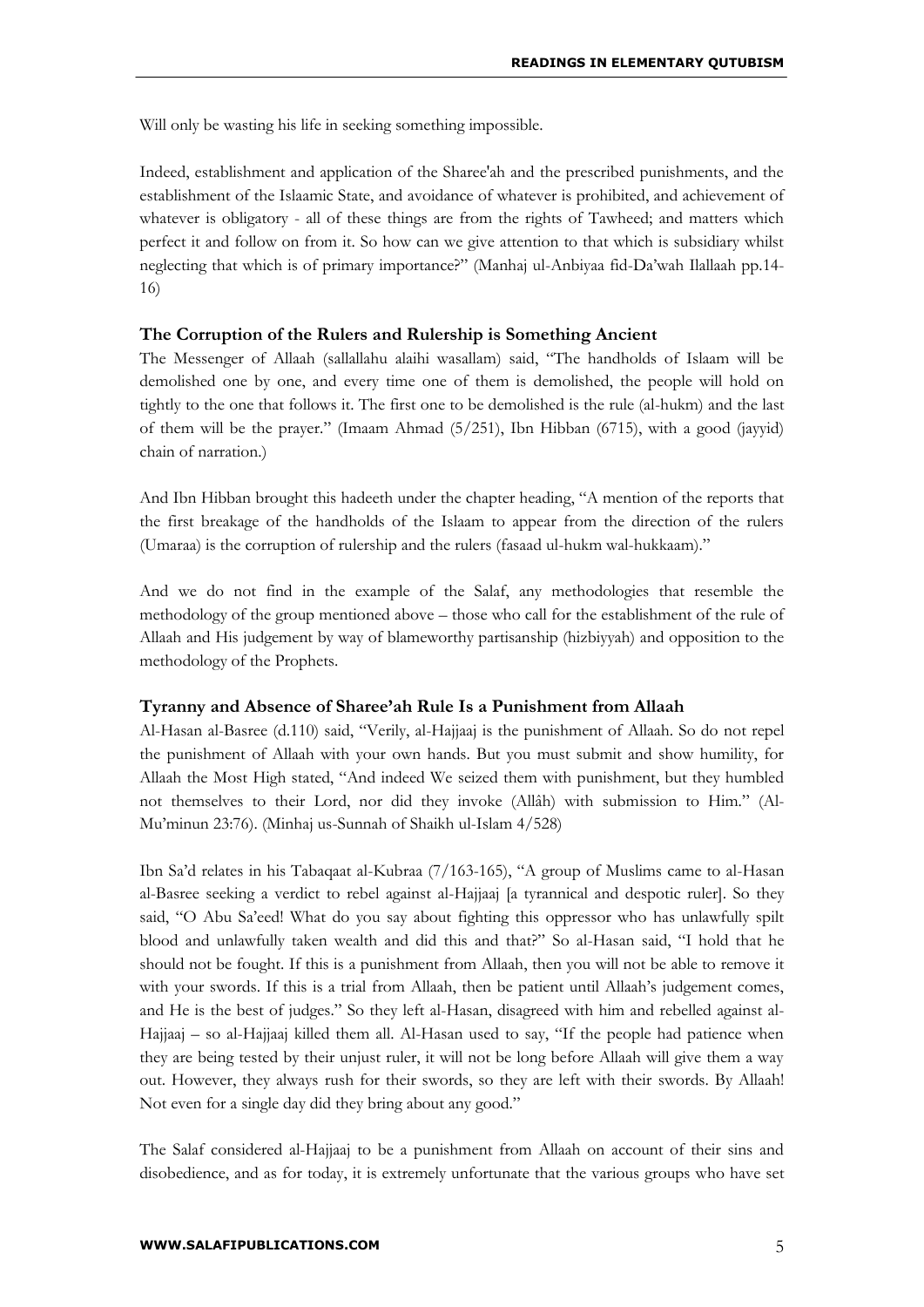up methodologies which are in opposition to that of the Messengers are blind to the existence in this Ummah - of what is worse than mere sins and disobedience and what brings disgrace in the life of this world and the Hereafter: Shirk with the Lord of the worlds. Then they complain about the plots and plans of the Disbelievers and the "new world order"!!

Have the graves and tombs of Egypt – to which people flock and seek aid, sustenance and protection, escaped the knowledge of these groups? Those of Husain, Badawi, Tusuqi, Zainab, Sinjar and others? Then what about those of Pakistan, India, Indonesia, Oman, Yemen, Syria, Jordan, Afghanistan, Palestine, Morocco, Algeria, Malaysia. Rather, the activists are fully aware of such matters, but because they have a political agenda, they have been blinded from understanding the true methodology of the Prophets in calling to Allaah, the methodology of intellect and wisdom.

#### **Repelling Tyranny Brings About More Evil and Harm to the Ummah**

Ibn al-Qayyim - may Allaah have mercy upon him - said: "This is a great topic, containing much benefit and due to ignorance of this topic a great mistake has fallen upon the Sharee'ah…" up until he said, after mentioning that the basis of the Sharee'ah is built upon the welfare and benefits of the servants: "…The Prophet (sallallaahu 'alaihi-wasallam) legislated for his ummah, the obligation of rejecting the evil so that by its rejection, the goodness that Allaah and His Messenger love is obtained. And when rejecting the evil leads to what is more evil and more hated by Allaah and His Messenger then it is not allowed to reject it - even if Allaah hates it and detests those who perform it (the evil). **And this is like rejection [inkaar] against the kings, and the ones in authority by coming out against them [with arms etc. to fight them] - for verily, that is the basis and foundation of every evil (sharr) and every tribulation (fitnah) till the end of time**. And the Companions asked permission from the Messenger of Allaah (sallallaahu 'alaihi wasallam) for killing the leaders [Umaraa'] who delay the prayer from its proper time, saying: "Shall we not kill them." So he said: "No, so long as they establish the prayer", and he also said: "Whoever sees something from his leader [ameer] something that he dislikes then let him be patient and let him not raise his hand [away] from the leader's obedience." And whoever reflects upon the greatest and smallest trials that have befallen Islaam, then he will see that they are due to the negligence and wastage of this principle and the lack of patience upon [witnessing] evil. So he seeks bring about its end and as a result of this, a greater evil is brought about. And the Messenger (sallallaahu 'alaihi wasallam) saw the greatest of evils in Makkah and he was not able to change them. In fact even when Allaah opened up for the Muslims Makkah [i.e. gave the Muslims victory over it] and when it became daar ul-Islaam he was resolved to changing the Ka'abah and returning it to the foundations that Ibraaheem (alaihis-salaam) had built it upon but even though he had the capacity to do that, he was prevented from it by the fear that something greater would occurr due to the lack of tolerance of the Quraish, since they were new to Islaam and had recently left disbelief - and for this reason he did not grant permission for rejecting against the leaders [Umaraa'] with the use of one's hand [i.e. with force] due to the greatness of what results afterwards on account of it…" Ibn al-Qayyim in 'I'laam ul-Muwaqqi'een an Rabbil-Aalameen.'

The Shaikh and Imaam, Abdul-Lateef bin Abdur-Rahmaan bin Hasan Aal Shaikh - may Allaah have mercy upon them all - said, in powerful words that uncover the confusing doubts in this topic and that refute the one who spreads them from amongst the ignoramuses: "… And those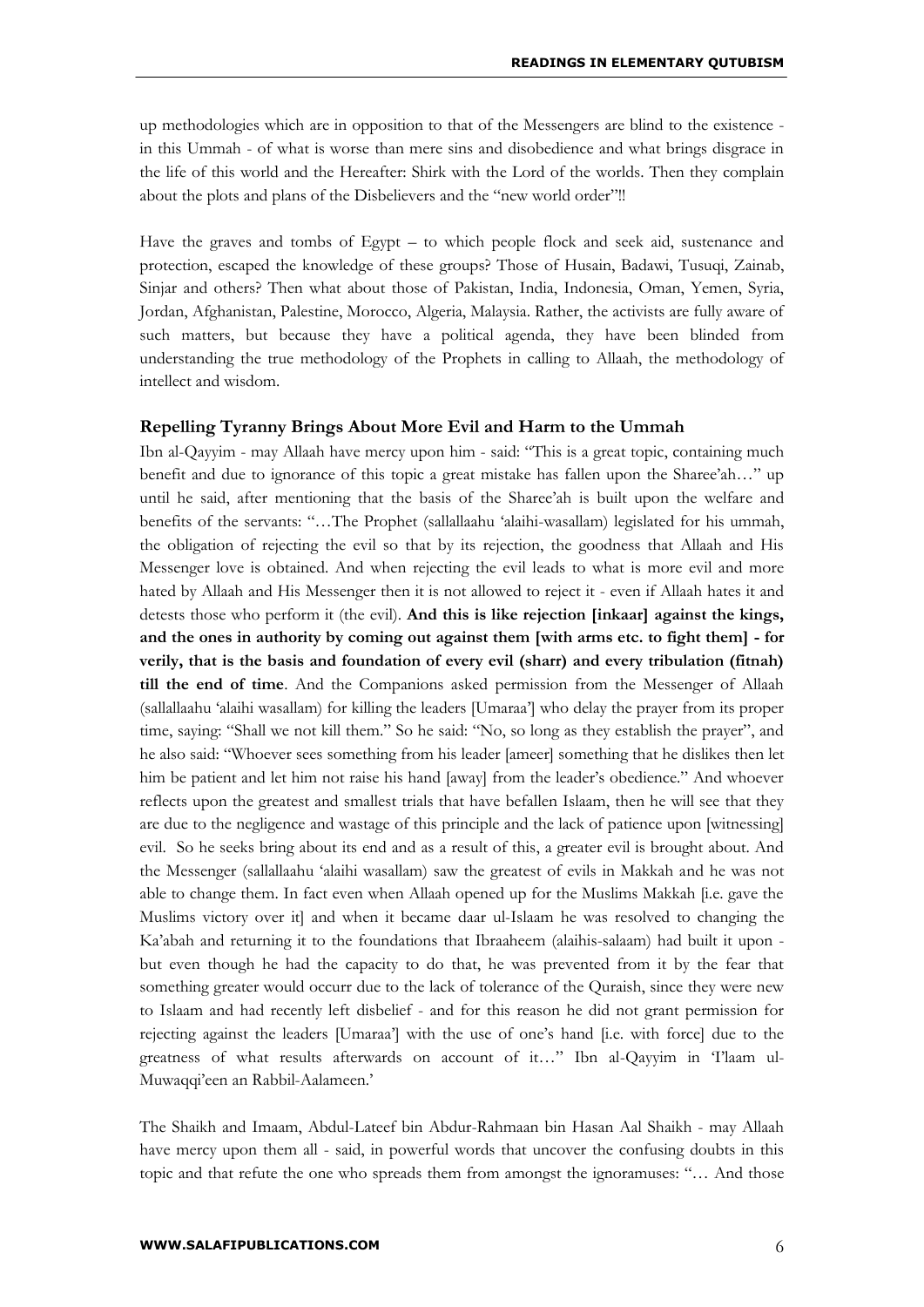people - those who are under trial - do not know that with the exception of Umar bin Abdul-Azeez and whoever Allaah willed from among the Banee Umayyah - great mishaps, insolence, taking up arms [against the people] and corruption occurred from most of those in charge [wullaat] of the people of Islaam from the time of Yazeed bin Mu'aawiyah [till the present]. But along with that, the manner and behaviour of the notable scholars and mighty leaders with the rulers is well-known and renowned - they do not raise a hand against giving obedience in that which Allaah and His Messenger have commanded from among the legislated actions and obligatory duties of Islaam.

**And I will give you an example - that of al-Hajjaaj bin Yoosuf ath-Thaqafee, and his affair is well known in the ummah - that of oppression, repression, excessiveness in spilling the blood [of the Muslims], desecration of the Sanctities of Allaah, the killing of whomever he killed amongst the notables of the ummah such as Sa'eed bin Jubair, the besieging of Ibn az-Zubair even though he had sought refuge in the Haram, and making lawful the sacred and sanctified, the killing of Ibn az-Zubair - even though Ibn az-Zubair had given obedience to him and the people of Makkah, Medinah, Yemen, and most of Iraaq had given the pledge of allegiance to him [Ibn az-Zubair] and al-Hajjaaj was only a deputy of Marwaan, and then of his son Abdul-Malik and none of the khulafaa' (successors) had given Marwaan a pledge and none of the influential people, those with power had given the pledge of allegiance to him. And along with all of this none of the People of Knowledge hesitated in obeying him and complying with him in that in which obedience is permissible from amongst the pillars of Islaam and its obligations.**

**And Ibn 'Umar and whoever met al-Hajjaaj were from amongst the Companions of Allaah's Messenger (sallallaahu 'alaihi wasallam), and they never contested with him and nor did they prevent obdedience to him in that by which Islaam is established and by which Eemaan is perfected. And it is likewise for those who were also in the era of al-Hajjaaj from among the taab'ieen such as Ibn al-Musayyib, al-Hasan al-Basree, Ibn Seereen, Ibraaheem at-Taimee and those like them from among the leaders of the ummah.**

**And the affair continued like this between the leading scholars of the ummah - they would enjoin obedience to Allaah and His Messenger and making jihaad in His path along with every leader [imaam] whether righteous or sinful, as is well known in the books of the fundamental principles and beliefs of the religion.**

And similarly, Banu al-'Abbaas, they conquered the lands of the Muslims forcefully, with the sword - and not one of the People of Knowledge and Religion aided them in that - and they killed hordes of people and many of the creation from among the Banu Umayyah, their leaders and their deputies. And they killed Ibn Hubairah, the ameer of Iraaq and they also killed Marwaan, the khaleefah - and it was reported that the murderers killed around eighty people from the Banu Umayyah in a single day - and then they placed their blankets above the corpses, sat upon them and then called for food and drink.

**So along with all of that the conduct of the leading scholars - such as al-'Awzaa'ee, Maalik, al-Layth ibn Sa'd, 'Ataa bin Abee Rabaah - with those kings is not hidden from**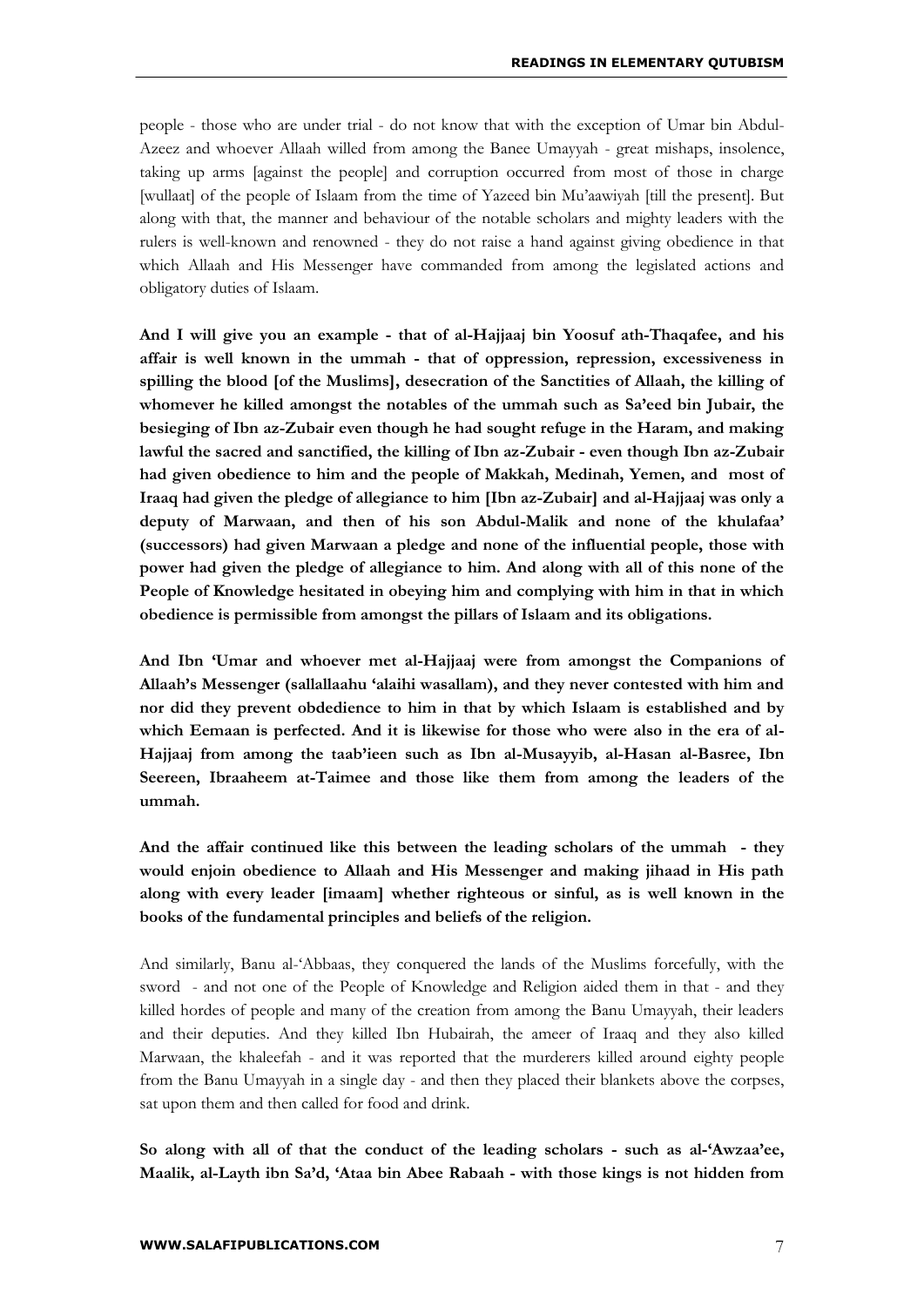**the one who has a share in knowledge and realisation. And then next generation of the People of Knowledge such as Ahmad bin Hanbal, Muhammad bin Ismaa'eel, Muhammad bin Idrees, Ahmad bin Nooh, Ishaaq bin Raahawaih and their brothers … their occurred in their time what occurred from the kings of the great innovations and the denial of the Sifaat and they were called to [affirm] these things and were put to trial by them] and whoever was killed, was killed such as Ahmad bin Nasr. But along with all of this it is not known that a single one of them raised his hand against obedience [to those kings] and that he saw fit to attack them…**" Ad-Durar as-Sunniyyah fil Ajwibat un-Najdiyyah (7/177-178).

And after you have understood these important principles – O seeker of the truth – then proceed with your study of the essential teachings of Qutubism…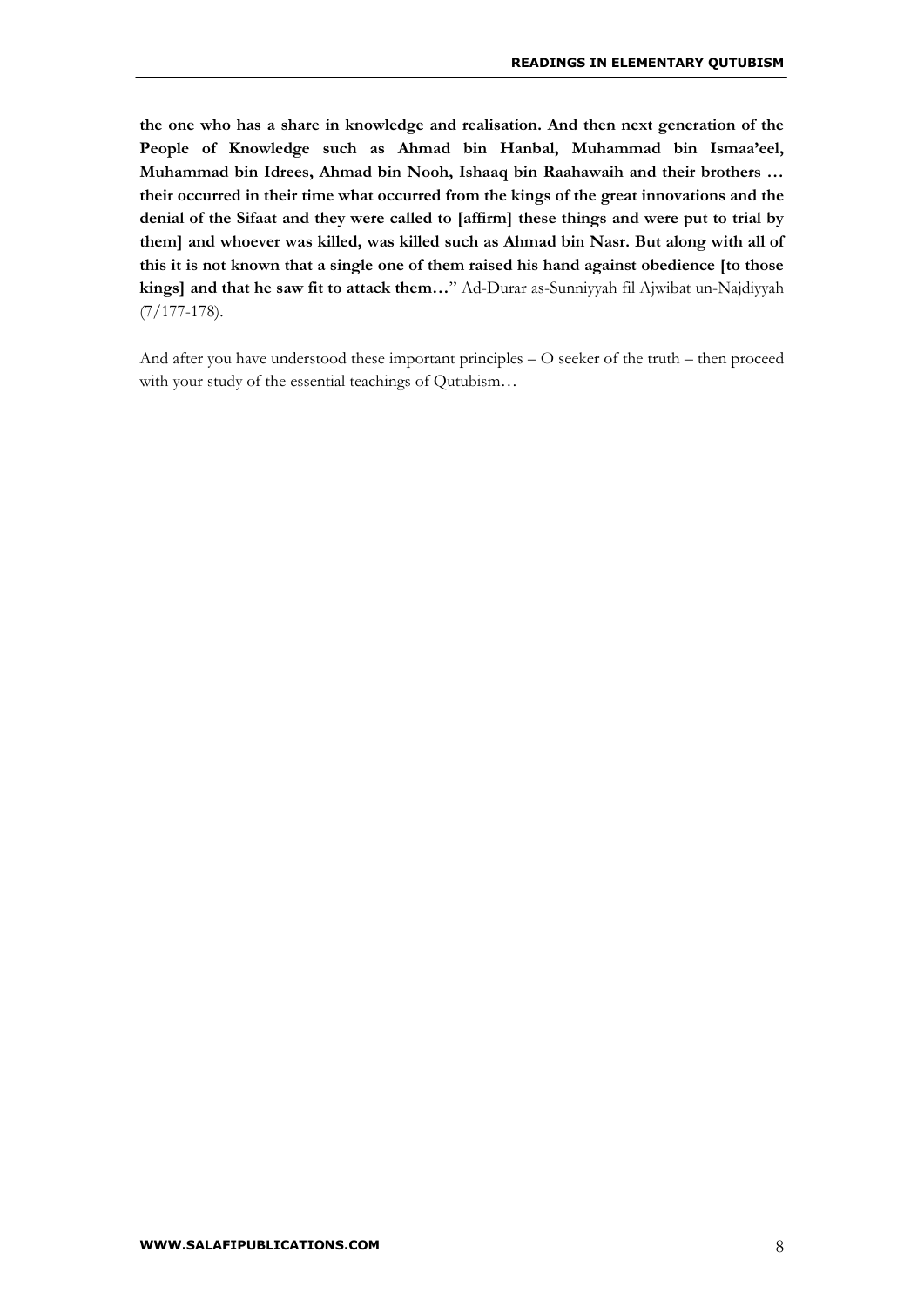# **Lesson 1 : Is Qutubism A Figment of the Imagination?**

### **Text:**

Stated Salaah as-Saawee: "As for the **Qutubiyyoon** (the Qutubis), then their **methodology (manhaj)** is based primarily upon **the issue of legislation (tashree')**, explaining its link with the foundation of the religion and explaining that the various flaws that have engulfed the legal structures in our contemporary societies **nullify the contract of Islaam and demolish the very basis of Tawheed**. It is also known that the books that represent this particular orientation and which outline its methodology **are the books of the teacher, Sayyid Qutb** – may Allaah have mercy upon him – in the field of da'wah and public speeches."

**Source:** Madaa Shar'iyat il-Intimaa ilal Ahzaab wal-Jamaa'aat al-Islaamiyyah (p.171)

### **Explanation and Comments:**

[1] In the text above is an affirmation – from one who subscribes to the Qutubi methodology and teachings himself – that the sect known as the Qutubiyyah is a tangible, perceivable reality and not just a mere figment of the imagination. This is a refutation of the other well-known partisan Qutubis of the West like Ali Timimi and Idris Palmer who have tried in vain over the past few years to deny their own existence, and to claim that the term "Qutubiyyah" was invented by Ahl us-Sunnah as a hoax to hoodwink the masses – whereas their outward denial, in reality, was a failed attempt to hide the true source of their own teachings.

[2] The above text also proves that the Qutubiyyah have a distinct "manhaj" (methodology) which is based around the concept of tashree' (legislation).

[3] Due to the great emphasis given to the issues of legislation, the slogan and motto of this sect is "al-Haakimiyyah" and on account of the great exaggeration made in this issue (which is restricted only to the Rulers and Rulership), whole Muslim societies and Nation states are declared apostate – since in the philosophical teachings of Qutubism, flaws in the arena of legislation (tashree') invalidate the contract of Islaam and demolish the foundation of Tawheed. This is the basis of the "da'wah" of this sect and this also forms the basis for their takfir of Muslim societies and nation states.

[4] Hence, in the Qutubi philosophy, all contemporary Muslim societies have apostatised and have reverted to the very first "Jaahiliyyah" – prior to the advent of Islaam. Thus, we find statements from the likes of Sayyid Qutb that all modern societies are in fact those of Jaahiliyyah and likewise from his brother, Mohammad Qutb that all Muslims on the face of the earth today have to be called afresh to Islaam?! And similar, parallel and subsidiary concepts have been parroted by the likes of Mohammad Suroor, one of the heads of the Khawarij of today, likewise from his student Salman al-Awdah(1), similarly from Safar al-Hawali (student of Mohammad Qutb), in his works and his cassettes, similarly from Abdur-Rahman Abdul-Khaliq who used the same expressions as the two Qutbs in their Takfir of societies and likewise some of the western Qutubi counterparts like Ali Timimi who took the mere existence of secular laws in Muslim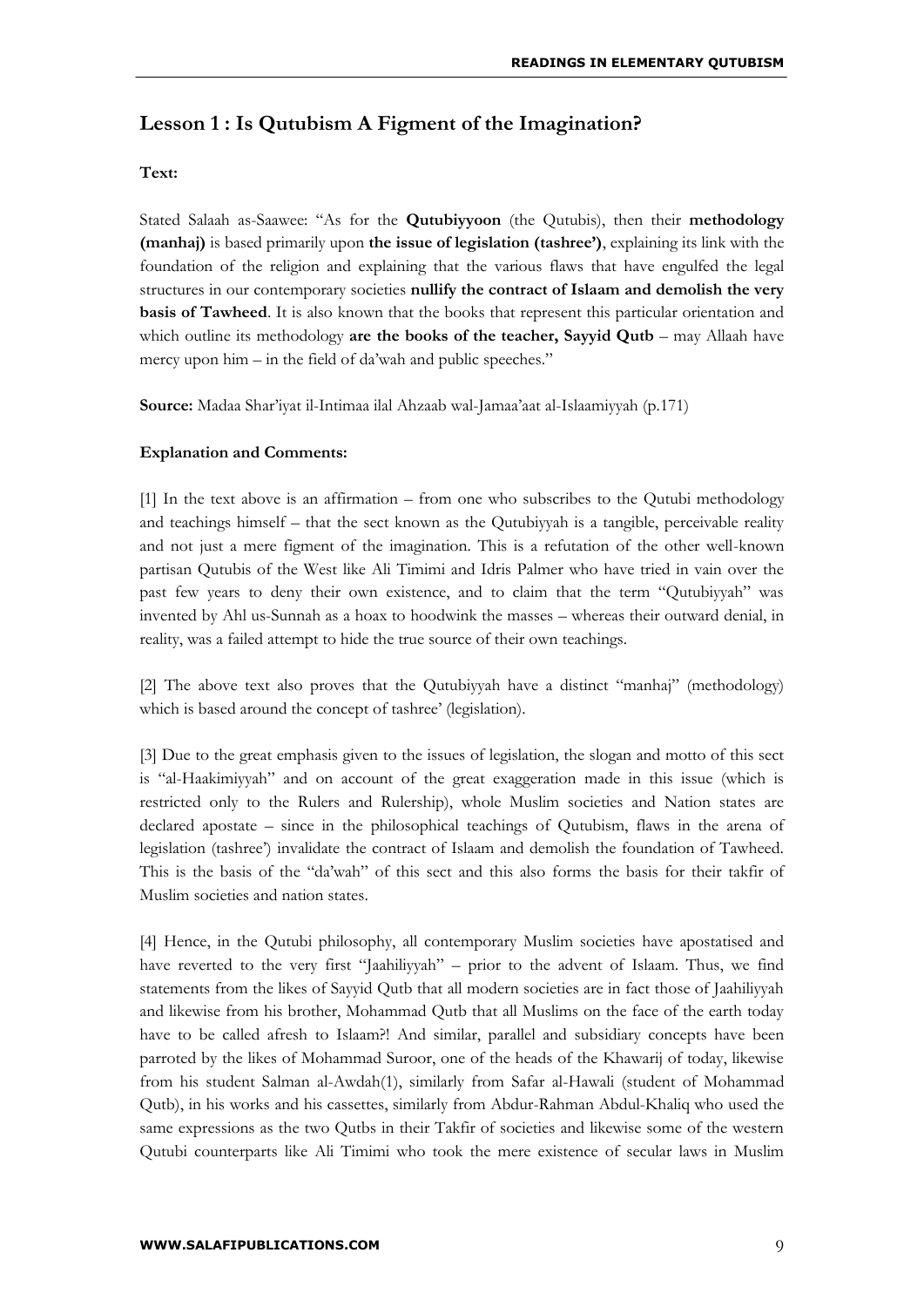nations state to be sufficient to declare them apostate states and call for open rebellion and toppling of the governments.

[5] The methodology of da'wah of this sect is derived mainly from the books of its founder, Sayyid Qutb, and in a more refined form, from the books of Mohammad Qutb (Sayyid Qutb's brother) and Muhammad Suroor, and then in an even more refined and subtle form, in the works and cassettes of the likes of Salman al-Awdah, Safar al-Hawali and Abdur-Rahman Abdul-Khaliq. Modern day Qutubism exists in many brands, however for our purposes we will highlight only the following – Classical Qutubism, Suroorism (after Mohammad Suroor), Turaathism (after Abdur-Rahmaan Abdul-Khaliq) and Ar'oorism (after Adnaan Ar'oor). We will look at these latter three mutations in more detail in future lessons by the permission of Allaah.

[6] This destructive mode of thinking – found originally in the books of Sayyid Qutb – has led to the deaths of thousands of innocent Muslim men women and children, and is but the ideology of the Khawarij – the ideology that calls for revolutions, coups, assassinations and hatred of Muslim societies due to their being apostate states and societies of disbelief and Jaahiliyyah. A brief survey of the numerous groups and parties that emerged after the 1960s with the beliefs and ideas of the Khawarij will prove the truthfulness of what we have mentioned – the vast majority of them being fed and nurtured upon the books of Sayyid Qutb.

[7] Qutubism and its particular da'wah has influenced the way of thinking of a large number of individuals and organisations – and to different degrees and levels. However, the basis of the thought and orientation is the same in all of them. For this reason, we note that the type of opposition that is shown by the Qutubiyyah to those who do not subscribe to their destructive and partisan da'wah has striking parallels from one individual to another. Hence, we may find different extremes in the likes of Mohammad Suroor, Abdullaah Faisal (the Khariji of the UK), Ali Timimi and others, yet we find that their accusations against those who adhere to the Methodology of the Prophets in their da'wah and rectification of the Ummah are the same: Murji'ah with the Rulers, Khawarij with the Du'at, Rafidah with the Jamaa'aat, Qadariyyah with the Disbelievers, Paid Workers, Spies, Slaves, Supporters of the New World Order, the Spreaders of Cancerous Teachings and so on. This proves that the basis of their da'wah is derived from the same spring and fountain.

### **Summary and Conclusions**

In this lesson we have observed that Qutubism as an ideology, as a movement and as a sect exists and is real and tangible. We have also briefly mentioned some of the salient features and precepts of this ideology and which we shall expand upon in what is yet to come. In future lessons we will highlight the destructiveness of the Qutubi da'wah and illustrate how the effects of this methodology and philosophy can actually be measured in real physical terms, (in fact in terms of dead Muslim bodies!). However, we will first develop some of the most important themes of Qutubism and the various arenas of its activity further so that we can have a better grasp of its true nature, its various brands and mutations, and its orientations so that we are able to recognise its most apparent signs.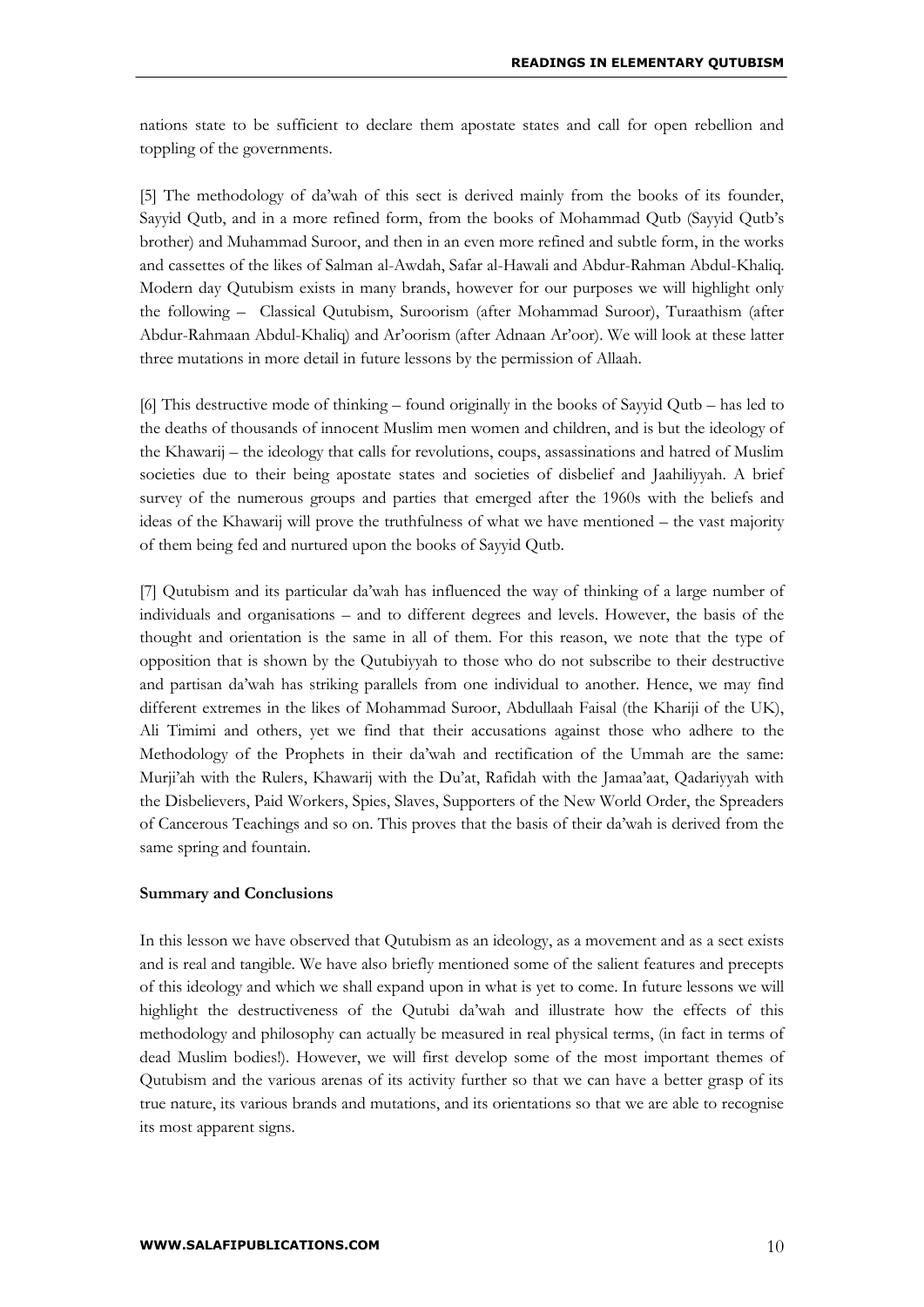#### **Notes**

(1) As a youth Salman al-Awdah would visit Muhammad Suroor whilst the latter was in Kuwait, in the early 80s. Along with others (who are known personally to us - who personally knew Salman al-Awdah and who abandoned the Suroori brand of Qutubism due to guidance from Allaah), al-Awdah would engage in detailed study of the books of Suroor and the group as a whole would test each other on what they had learnt. At that time Suroor was completing his process of creating his "secret" Jamaa'ah by recruiting individuals across the Middle East. This is a matter well known since he approached many of the students of knowledge that we know personally and outlined his objectives. When Suroor moved to Qaseem in Saudi Arabia, there was further contact between him and the likes of Salman al-Awdah. However, when Suroor made hijrah to the lands of the non-Muslims (and not to the Islamic States of Sudan and Afghanistan) and began his open attacks and takfir of the Scholars and Rulers, the connection with Suroor was hidden, denied and was not openly displayed. Many of the Qutubi organisations in the West such as al-Muntada, Qutubi headquarters of the Western world and child of Suroor, adopted this tact. That is, secret links, connections and communications with Suroor on the inside, and denial and breaking of all ties on the outside. At the same time, the Qutubi stratagem was unleashed: calls to civil strife and unrest, unnecessary commotion, calls for open rejection, takfir of the sinners, takfir of the society, justifications for rebellion and so on – all at the hands of the likes of Salman al-Awdah, Safar al-Hawali, Nasir al-Umar and others – with the strings being pulled by the likes of Mohammad Qutb and Mohammad Suroor.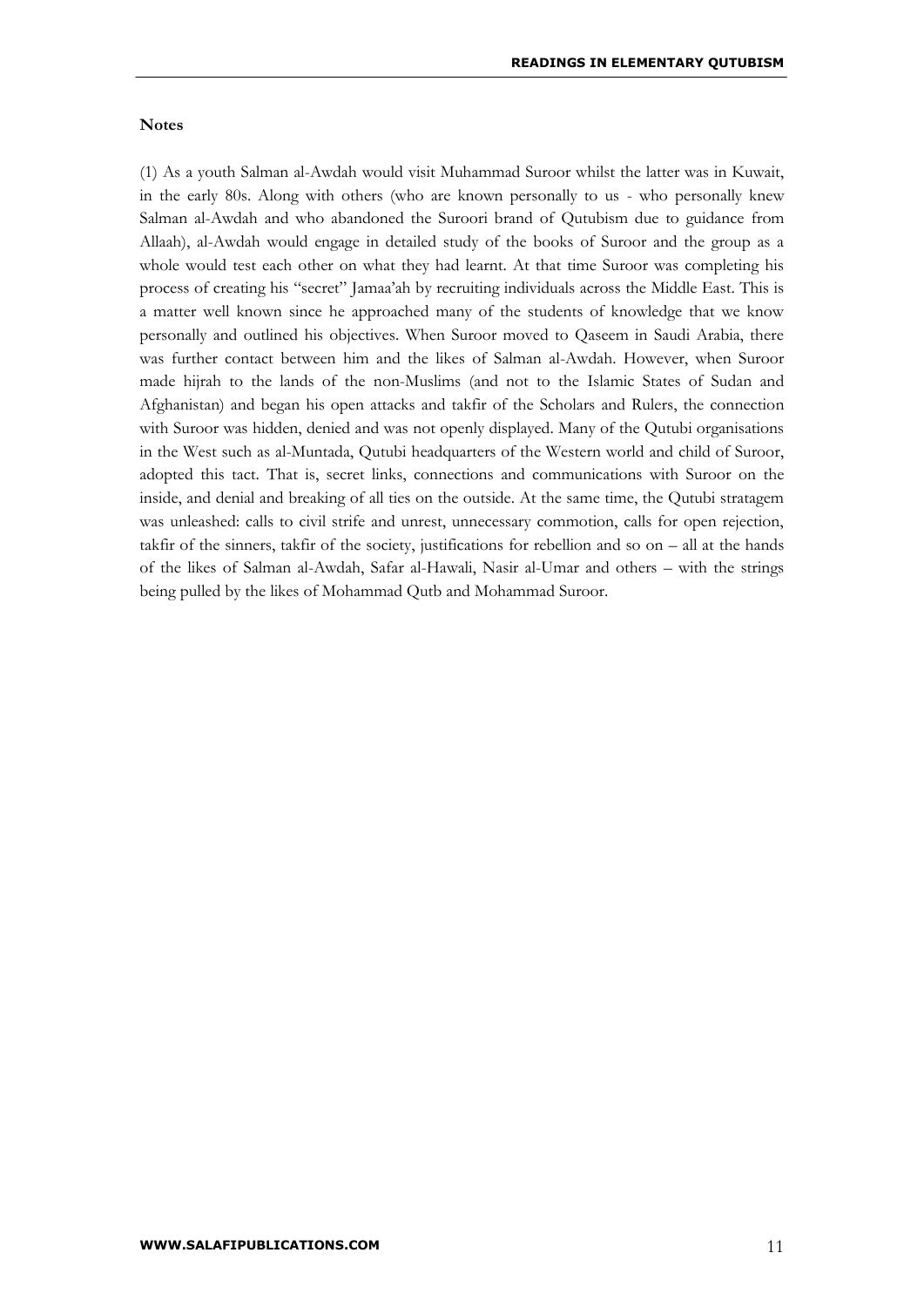# **Lesson 2 : All Muslims And Muslim Societies Have Apostatised And Reverted to Jaahiliyyah**

### **Texts**

[A] Stated Sayyid Qutb, "The whole of mankind, including those who repeat from the minarets, in the eastern and western parts of the world, the words 'Laa ilaaha illallaaha', without any [consideration of] meaning or reality, then they are the most sinful of people and will be the most severely punished on the day of Judgement **because they have apostatised** by turning to the worship of the servants (of Allaah)" (az-Zilaal 2/1057)

[B] He also says: "**The time has reverted back to its original form on the very day this religion can to mankind with the phrase "Laa ilaaha illallaaha". For mankind has apostatised** and gone to the worship of the servants, and to the oppression of the various religions and it has fled from "Laa ilaaha illallaaha". [This is so] even though a party from amongst them repeat "Laa ilaaha illallaaha" from the minarets, without understanding its meaning and without intending this particular meaning when they repeat it, and without rejecting the Sharee'ah of al-Haakimiyyah that the servants have claimed for themselves." (az-Zilaal 2/1057)

[C] Stated Mohammad Qutb: "Certainly, **the matter requires that the people be called afresh to Islaam**. Not so because they – in this time – refuse to say with their mouths, 'Laa ilaaha ilallaaha Muhammad Rasoolullaah', as the people use to refuse to say it in the very first strangeness [i.e. the call of the Prophet Muhammad]. But [more so] because they– in this time – reject the principle requirement of 'Laa ilaaha illallaaha' and that is judging to the Shari'ah of Allaah" (Waqi'una al-Mu'asir p.29)

[D] Stated Sayyid Qutb, "**Today we are in Jaahiliyyah, like that which was prevalent at the dawn of Islaam, in fact more oppressive (i.e. severe). Everything around us is Jaahiliyyah**…" (Ma'aalim fit-Tareeq p.21, 17<sup>th</sup> edition, 1991)

[E] Stated Sayyid Qutb, "**The Ummah (of Islaam) has ceased to be in existence (ghaabat**  al-Ummah) and has not been perceivable for a very long time." (Ma'aalim fit-Tareeq p.8, 17<sup>th</sup> edition, 1991)

[F] A Cassette Lecture entitled "Al-Ummah al-Ghaa'ibah" (The Absent Ummah) by Salman Awdah propounding the same Qutubi philosophical concepts and being based upon the above quote from Sayyid Qutb. [Note Shaikh Salih al-Fawzaan considers the use of this term to be Takfir of the whole Ummah – which is actually the intent of Sayyid Qutb. Refer to al-Ajwibah al-Mufeedah]

[G] Opined Sayyid Qutb, "**Entering into the realm of the Society of Ignorance (al-Mujtama' al-Jaahiliyy) are all those societies which claim that they are Muslim societies**. These societies enter into this realm not because they have the belief of Uloohiyyah for other than Allaah and nor because they offer their sacrifices and rituals of worship to other than Allaah either. But rather, they enter into this realm (of Jahiliyyah of Kufr) because (although) they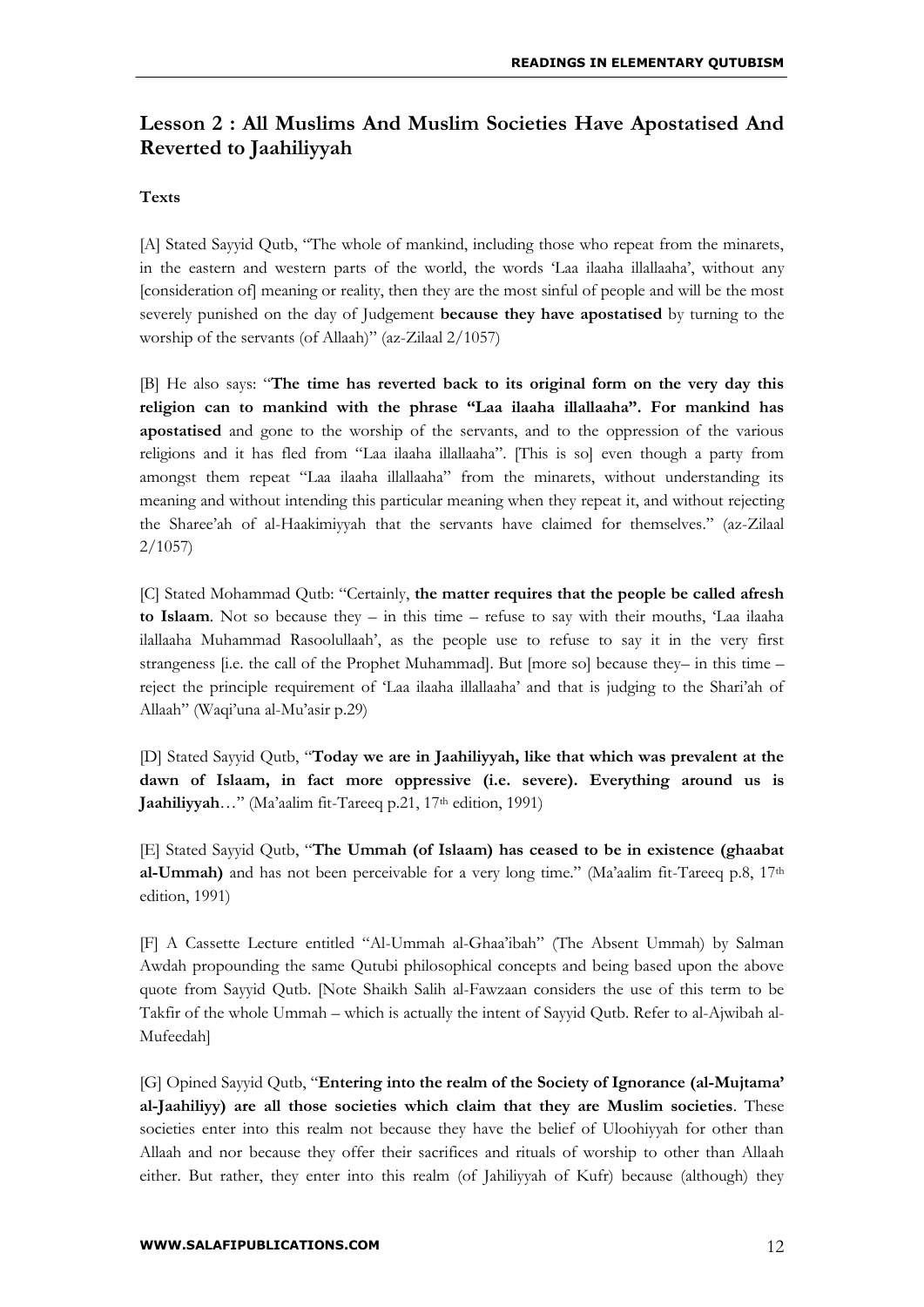worship by giving Uloohiyyah to Allaah alone in the affairs of life – and (although) they do not hold the belief of Uloohiyyah for anyone except Allaah, **they have (nevertheless) given the most special and unique of the characteristics of Uloohiyyah to other than Allaah, hence they worship by granting Haakimiyyah to other than Allaah**…" (Ma'aalim fit-Tareeq p.103, 17th edition, 1991)

[H] He also said, "Indeed the position of Islaam towards these societies of Ignorance (Muj'tamaat al-Jaahiliyyah) can be defined in a single expression**: It (Islaam) refuses to acknowledge the Islaam or the legal existence (shar'iyyatihaa) of every single one of**  these societies..." (Ma'aalim fit-Tareeq p.103, 17<sup>th</sup> edition, 1991)

[I] In case a partisan Qutubi claims that we are lying upon Sayyid Qutb and the Qutubists, stated Fareed Abdul-Khaliq (one of the former Murshids of Ikhwaan): "We have pointed out in what has preceded that the spread of the ideology of takfir occurred amongst the youth of the Ikhwaan who were imprisoned in the late fifties and early sixties**, and that they were influenced by the ideology of the Shaheed Sayyid Qutb and his writings. They derived from these writings that the society had fallen into Jahiliyyah (of kufr), and that he had performed takfir of the rulers who had rejected the Hakimiyyah of Allaah by not ruling by what Allaah has revealed, and also takfir of those ruled over (i.e. civilians), when they became satisfied with this." (**Ikhwan ul-Muslimoon Fee Mizanil-Haqq' p.115)

### **Explanation and Comments**

[1] Qutubism preaches that unless a Muslim (or a society or nation state) judges by the Sharee'ah in all of his affairs, then he cannot be a Muslim in absolute terms, rather he is an apostate and will be severely punished, with eternal damnation in the Hellfire – even if he speaks with the Kalimah and performs the ritual acts of worship (prayer, hajj, zakah, fasting). This destructive and Khariji mentality arises – as we have mentioned previously – due to the great exaggeration in the matters of legislation (tashree'), summarised in the most famous slogan and motto of Qutubism, "al-Haakimiyyah" - as propounded in the books of Qutb and those with his affectations amongst the contemporaries.

[2] Because the existence of complete Sharee'ah rule has been made the sole basis for existence of Islaam, it follows, by the Qutubi mode of argumentation, that since there is no complete Sharee'ah rule in any part of the world, that every single Muslim society and nation state is a society of Jaahiliyyah. That is, a society of kufr and apostasy. Hence, every Muslim must be called to renew his Shahadah because he has rejected the principle requirement of it, which – in the Qutubi view – is "al-Haakimiyyah". In reality, this particular conceptual tafsir of the Shahadah (i.e. restricting its meaning to al-Haakimiyyah) has a chain of narration going back to Dhul-Khuwaisarah at-Tameemi, father of the Khawarij who accused the Messenger (sallallaahu alaihi wasallam) of not establishing justice by not judging by what Allaah has revealed. And this has been the legacy of the Khawarij in every age and era and will remain so until they fight alongside Dajjaal, as occurs in the authentic texts.

[3] It should also not be surprising that the great exaggeration given to the issue of al-Haakimiyyah, that those poisoned with Qutubism should fall into the madhhab of the Khawarij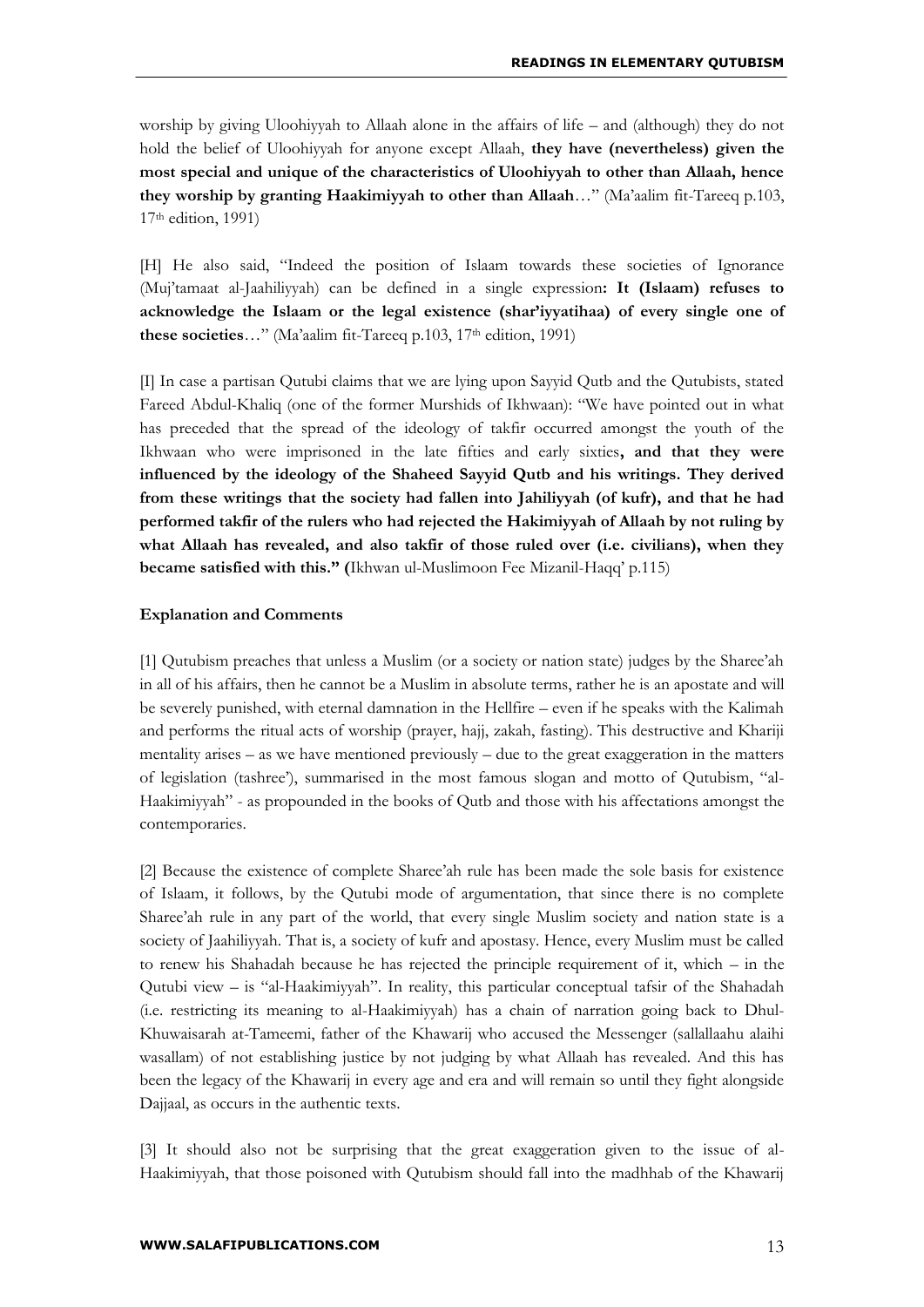by performing takfir of the Muslims on account of their sinfulness and their promotion of sin – as occurred by Salman al-Awdah and Safar al-Hawali (the former the student and protégé of Mohammad Suroor, and the latter the student and protégé of Mohammad Qutb).

[4] In light of the above, the desired activities required by Qutubism are secret underground movements, plots and machinations, coups, assassinations, causing civil strife in order to rouse the common folk against the authorities, rebellions and revolutions and so on. By these avenues it is possible to fight the "Jaahiliyyah" systems from the top and then to enforce the Islamic rule by force upon the people. This particular orientation is actually "Classical Qutubism". However, we did note earlier that original Qutubism has mutated into slightly different forms over the last 3 decades. The goals and objectives are the same with the only differences being with regard to how to reach these goals. Classical Qutubism preaches a destructive and sinister form of Jihaad. Other forms, such as Suroorism, Turaathism and Ar'oorism, do have the same strong parallels, but are more focused on partisan tactics (i.e. Hizbiyyah) – to lead to the same conclusion. In other words amassing people together, so that either by way of 1) force or 2) democratic election, they can become the rulers over the people and hence enforce the Islamic Sharee'ah from the top down. In future lesson we shall highlight some of these partisan tactics and manifestations, which are a necessary outgrowth and extension of the philosophy of Qutubism (and some of them having elements of Bannaism, its main principle being the accommodation of all and sundry, Innovator, Heretic, Disbeliever and Mushrik alike). In truth such activities required by Qutubism are but destructive activities and have led to the death of thousands of innocent civilians such as those of Syria in the early 80s or those of Algeria in the 90s and likewise in Egypt over the decades, let alone being in direct opposition to methodology of the Prophets in calling to Allaah.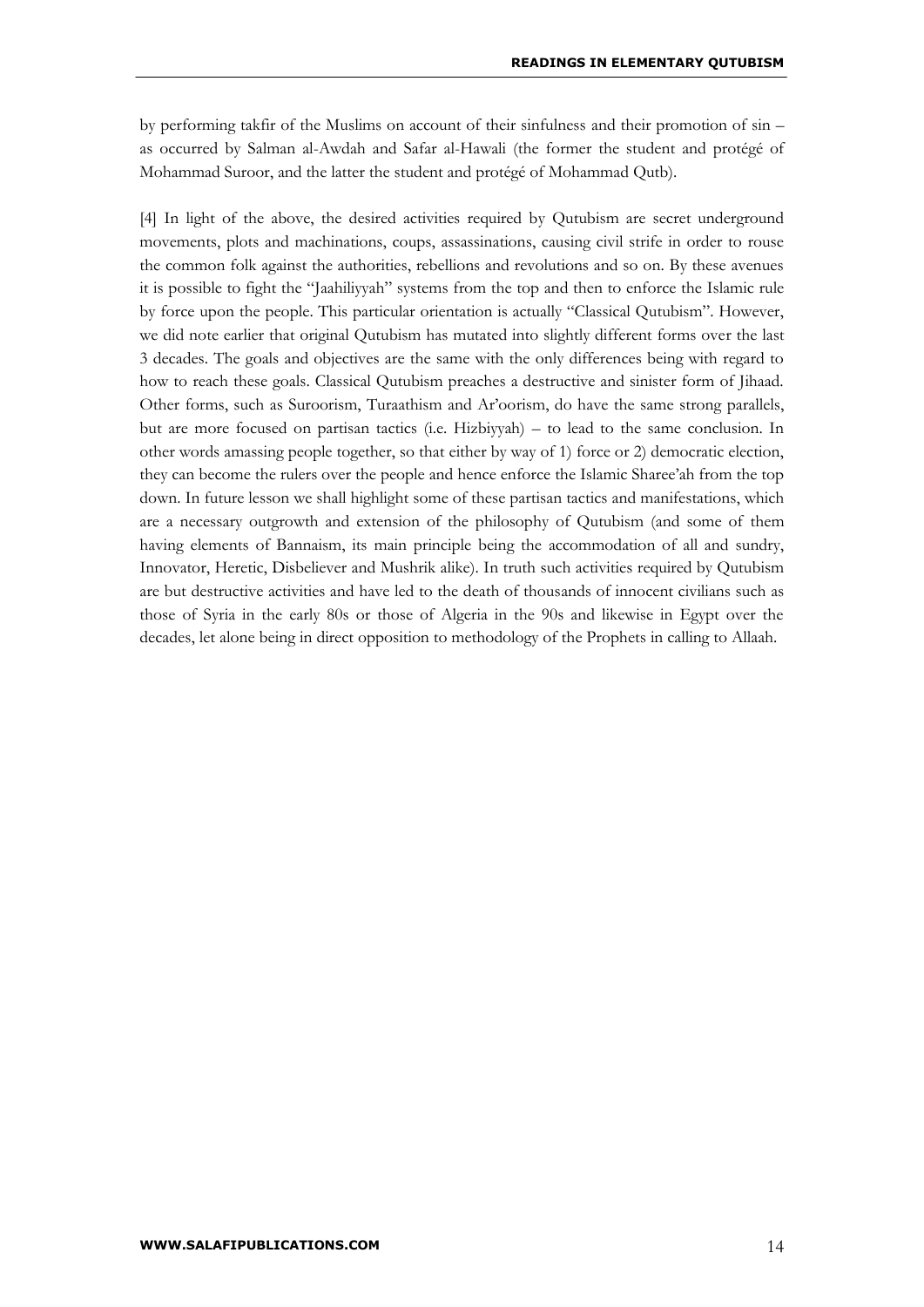# **Lesson 3 : The Slogan of Qutubism : al-Haakimiyyah**

### **Texts**

[A] Stated Sayyid Qutb, "Indeed, a matter that is certain in this religion is that it is not possible for any aqeedah to exist in the heart and nor in the outward life of this world except when the people testify that "there is none which has the right to be worshipped except Allaah", meaning: **There is no Haakimiyyah but Allaah**. A Haakimiyyah which is manifested in his Qadaa (ordainment) and Qadr (predetermination) just as it is manifested in his Legislation and His Command." (Al-Adaalah al-Ijtimaa'iyyah p.182, 12<sup>th</sup> edition)

[B] Stated Sayyid Qutb, "La ilaaha illallaaha, as is understood by an Arab who knows its linguistic meaning (is): **There is no Haakimiyyah except Allaah**, and there is no Sharee'ah except from Allaah, and there is no authority (for anyone) over any one, since authority (sultaan) is for Allaah alone.." (az-Zilaal 2/1006)

[C] Opined Sayyid Qutb, "**Entering into the realm of the Society of Ignorance (al-Mujtama' al-Jaahiliyy) are all those societies which claim that they are Muslim societies**. These societies enter into this realm not because they have the belief of Uloohiyyah for other than Allaah and nor because they offer their sacrifices and rituals of worship to other than Allaah either. But rather, they enter into this realm (of Jahiliyyah of Kufr) because (although) they worship by giving Uboodiyyah to Allaah alone in the affairs of life – and (although) they do not hold the belief of Uloohiyyah for anyone except Allaah, **they have (nevertheless) given the most special and unique of the characteristics of Uloohiyyah to other than Allaah, hence they worship by granting Haakimiyyah to other than Allaah…**" (Ma'aalim fit-Tareeq p.103, 17th edition, 1991)

[D] Sayyid Qutb stated, "As for those idols about which it is known that they (the pagans) used to worship, then never was their worship of them built upon the belief that those idols had (the right of) Uloohiyyah, like the Uloohiyyah of Allaah – free is he of imperfection. And the Noble Qur'an has explained the reality of their ideological belief regarding these idols and their reason for giving devotion to them in His saying, the Most High, "And those who take Auliyâ' (protectors and helpers) besides Him (say): 'We worship them only that they may bring us near to Allâh.'" (Zumar 39:3). So this was the extent of their belief and understanding with respect to these idols, that they were merely intercessors with Allaah. **And the reality of their Shirk was not from this angle.** The Islaam of those who submitted (and became Muslim) was not exemplified by their mere abandonment of seeking these idols as intercessors... Islam is exemplified with belief (i'tiqad) and devotion (to Allaah) **and singling out Allaah – free from imperfection – with al-Haakimiyyah, in every era and place. They (the aforementioned) are Mushriks and their mere belief that there is none worthy of worship except Allaah and their mere devotion to Him alone (with the acts of ritual worship) would not be sufficient to remove them from this Shirk**, for in this case they would merely be like the Hunafaa whom no one considered to be Muslims. **People are only considered Muslims** when they complete the rings of the chain, meaning when they add to their belief (in the kalimah) and to their devoting the acts of worship to Allaah alone, the singling out of Allaah – free is He from imperfection – with al-Haakimiyyah, and their rejection of any legislation, or law, or rule, or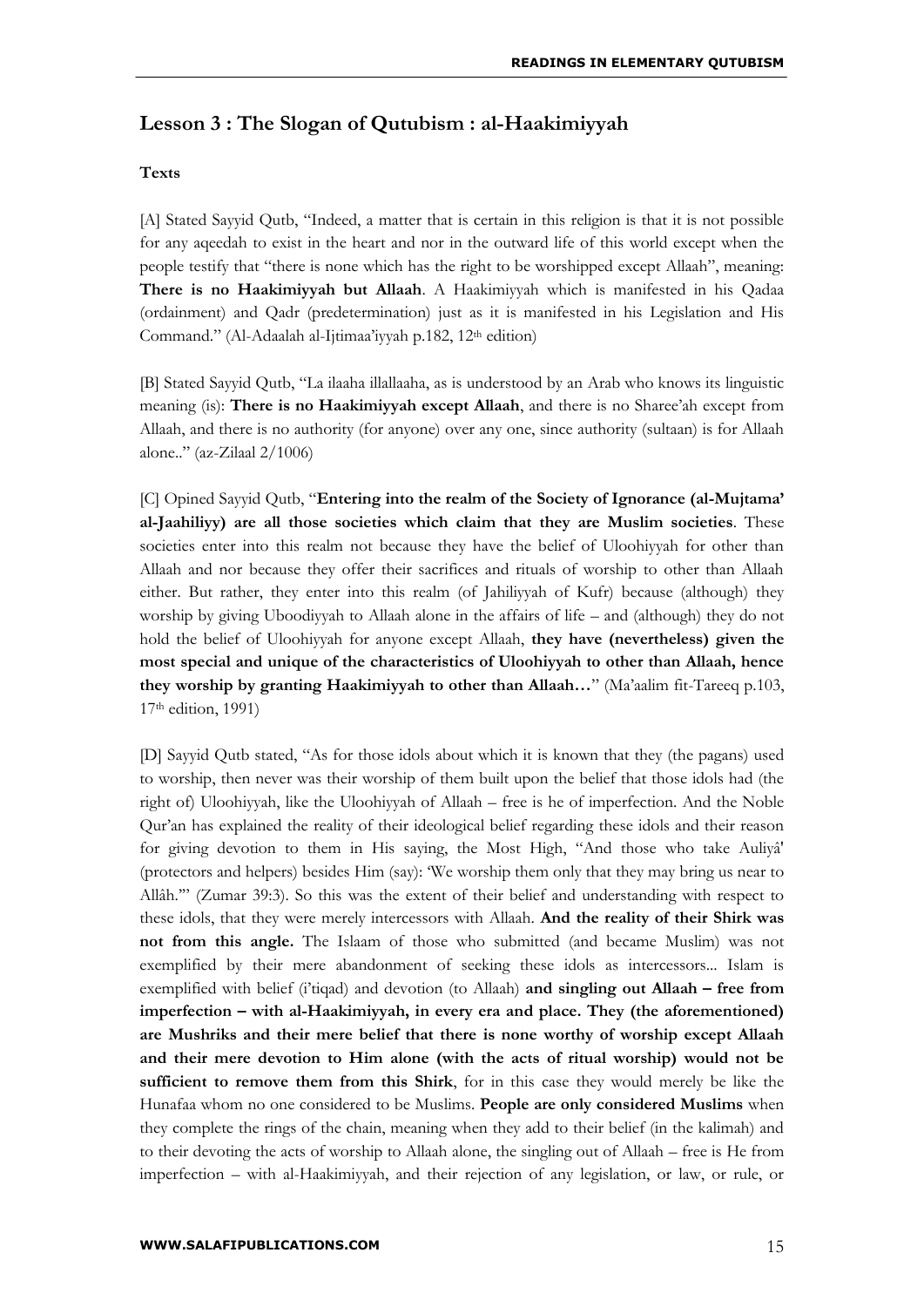principle, or following (taqleed) which did not come from Allaah alone**. This alone is Islaam because this alone is the true meaning of the testimony that "there is none that has the right to be worshipped except Allaah and Muhammad is the Messenger of Allaah"**…" az-Zilaal (3/1492),

[E] Stated Mohammad Qutb, "The meaning of Laa ilaaha ilallaaha is 'There is no deity but Allaah, there is no Haakim (ruler) but Allaah'". (Hawla Tatbeeq ash-Sharee'ah pp.20-21). He also stated, "**Certainly, the matter requires that the people be called afresh to Islaam**. Not so because they – in this time – refuse to say with their mouths, 'Laa ilaaha ilallaaha Muhammad Rasoolullaah', as the people use to refuse to say it in the very first strangeness [i.e. the call of the Prophet Muhammad]. **But [more so] because they – in this time – reject the principle requirement of 'Laa ilaaha illallaaha' and that is judging to the Shari'ah of Allaah"** (Waqi'una al-Mu'asir p.29).

[F] Stated Safar al-Hawali – parroting the same meaning as the two Qutbs, "If the reality of worship had been but the mere rituals of devotion, then none of this would have deserved the sending of a convoy of Messengers and Messages. The Tawheed of Uloohiyyah, the Tawheed of Ruboobiyyah, the Tawheed of Qiwaamah and the **Tawheed of al-Haakimiyyah**… this is the Tawheed that is deserving of all the Messengers to be sent (for its sake)." (Dhaahirat ul-Irjaa p.96) [In other words, it is Tawheed ul-Haakimiyyah that justified the sending of the Messengers]

[G] Also the whole book of Abdur-Rahmaan Abdul-Khaliq "Manhaj al-Jadeed li Diraasitat-Tawheed" (The **New** Methodology For Understanding Tawheed), in which he restricts Tawheed to issues of legislation (tashree') and tends to the Qutubi explanation of "Laa ilaaha ilallaaha" as quoted above.

[H] Also the book of Salman al-Awdah "Haakadhaa Allamal-Anbiyaa" (This Is How The Prophets Taught) which is in reality a synopsis of the book of his mentor, Muhammad Suroor, "Manhaj ul-Anbiyaa Fid-Da'wah Ilallaah" and in which we find a similar theme being elaborated – namely that the Prophets clashed with the Tyrants of their times and dealt with issues related to power, authority and rulership.

[I] Stated the Qutubi of the West, Ali Timimi, "Now somebody might ask, of the four types of Tawheed that they mentioned, Tawheed ur-Ruboobiyyah, Tawheed ul-Ibadah, Tawheed ul-Asmaa was-Sifaat, and Tawheed al-Haakimiyyah - why did they pay so much attention to Tawheed al-Haakimiyyah. **What is the secret behind this? The secret behind this is because those who have falsely attributed these ideas to as-Salafiyyah, have tried to argue that Tawheed al-Haakimiyyah is not from Tawheed - and that to say "Tawheed al-Haakimiyyah", some of them have said that this is a bid'ah** -and some of them have said that this should be reduced to the principles of fiqh." (Advice to the Salafis of the UK, Cassette Lecture 1996) [And the truth of the matter is that it is our Mashayikh, the likes of Imaam Ibn Baz, Imaam al-Albani, Shaikh Ibn Uthaimeen who declared it a bid'ah and anyone who speaks with it, an Innovator – since it is a political tool in the hands of the political activists. However, it comes under Uloohiyyah and Ruboobiyyah, but the since the da'wah of the Qutubis is centred around 'tashree' (legislation) predominantly, then it is vital that they make it a fourth and independent category – and this is what our Ulamaa warned against.]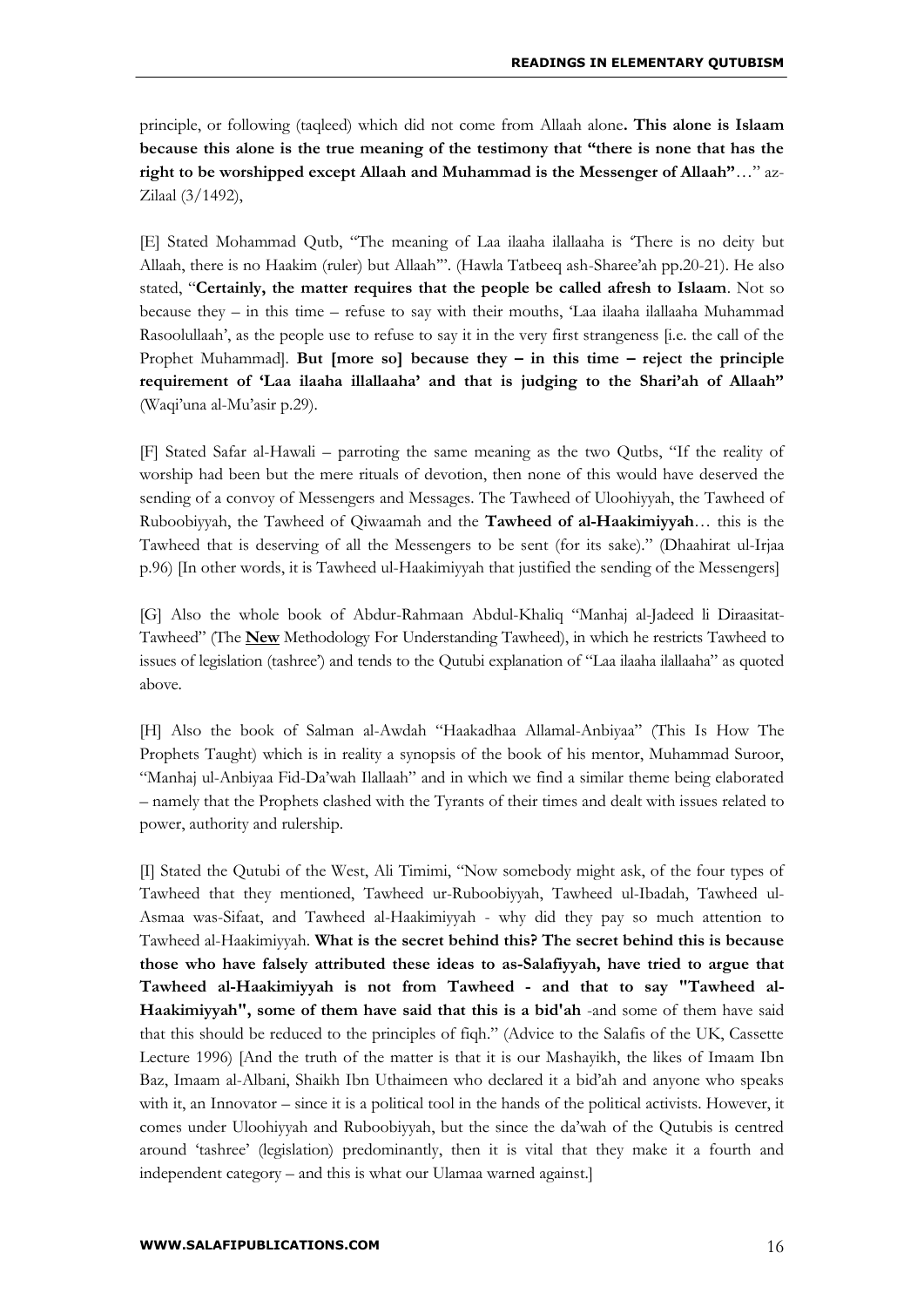#### **Explanation and Comments**

[1] Qutubism has its own unique interpretation of the meaning of "Laa ilaaha ilallaaha" - that its principle requirement is al-Haakimiyyah and judging to the Sharee'ah. This is a deviation from the well-known meaning with Ahl us-Sunnah, that there is no "ma'bood" or "ma'looh" except Allaah. These two terms meaning an object of worship, adoration, devotion (i.e. Allaah), to whom all forms of worship ought to be directed. This is the overall comprehensive meaning of "ilaah" known in the language, in proper usage and known to 14 centuries of the Islamic scholarship of Ahl us-Sunnah. And included within this meaning is giving obedience to Him in all affairs and adhering to His commands, since that is a part of worship and devotion. However, in Qutubism, al-Haakimiyyah is the principle requirement (i.e. judging to the Sharee'ah), and is the basis for which all the Messengers were sent, and it was on account of this meaning that great revolutions and rebellions were made (as opined by Mawdoodi, Qutb, Suroor, al-Awdah, al-Hawali and others) at the hands of the Prophets.

[2] With the abovementioned explanation of "Laa ilaaha ilallaaha" it then becomes easy to perform takfir of whole Muslim societies and nation states – as is clear in the quotations mentioned in Lesson 2 – since such societies and nations states do not have complete Sharee'ah rule. And this is the next step of Qutubism: After having established its unique interpretation of "Laa ilaaha ilallaaha", a strong justification is then made to make takfir of Muslim societies and nation states and to claim that the Islamic Ummah has ceased to exist and is "absent" (as opined by Qutb and parroted by Salman al-Awdah), and is in the mires of pre-Islamic Jaahiliyyah. Hence, the need for amassing individuals by partisan tactics in order to bring about a revolutionary "new world order" – which is closer to the ways of Mussolini and Stalin than the ways of the Prophets.

[3] Due to this particular distorted interpretation of "Laa ilaaha ilallaaha" the re-interpretation of the methodology of the Prophets in calling to Allaah is also justified. Hence, the Prophets are displayed as having come to create civil strife, revolutions and rebellions and to take control of the affairs by force and so on. These themes have been elaborated in explicit terms by the likes of Qutb, Mawdoodi, Suroor, and then in more subtle forms by Salman al-Awdah and others.

[4] The Esteemed Shaikh, Ibn Uthaimeen - hafidhahullahu ta'aalaa - was asked in his regular 'open meeting' (al-liqaa al-maftuh) (no. 150) dated 20th Shawwal 1417H) regarding the same topic. He clarified - may Allaah bring about benefit through him - that: **"Whoever claims that there is a fourth category of tawheed under the title 'Tawheed al-Haakimiyyah' is to be counted as an innovator (mubtadi'). So this is an innovated categorisation which emanates from an ignorant person who does not understand anything of the affairs of 'aqeedah and the deen…".** Imaam al-Albani (rahimahullaah) stated, "Al-Haakimiyyah' is a branch of the branches of Tawheedul-Uloohiyyah, **and those who focus their attention upon this newly invented saying in the present age use it as a weapon not to teach the Muslims the Tawheed that all of the Prophets and Messengers came with, but rather as apolitical weapon**." (al-Muslimoon no. 639)

[5] From the above, we also understand the great fascination that Qutubism has with political activity. Qutubism promotes and encourages every Muslim to become engrossed with politics,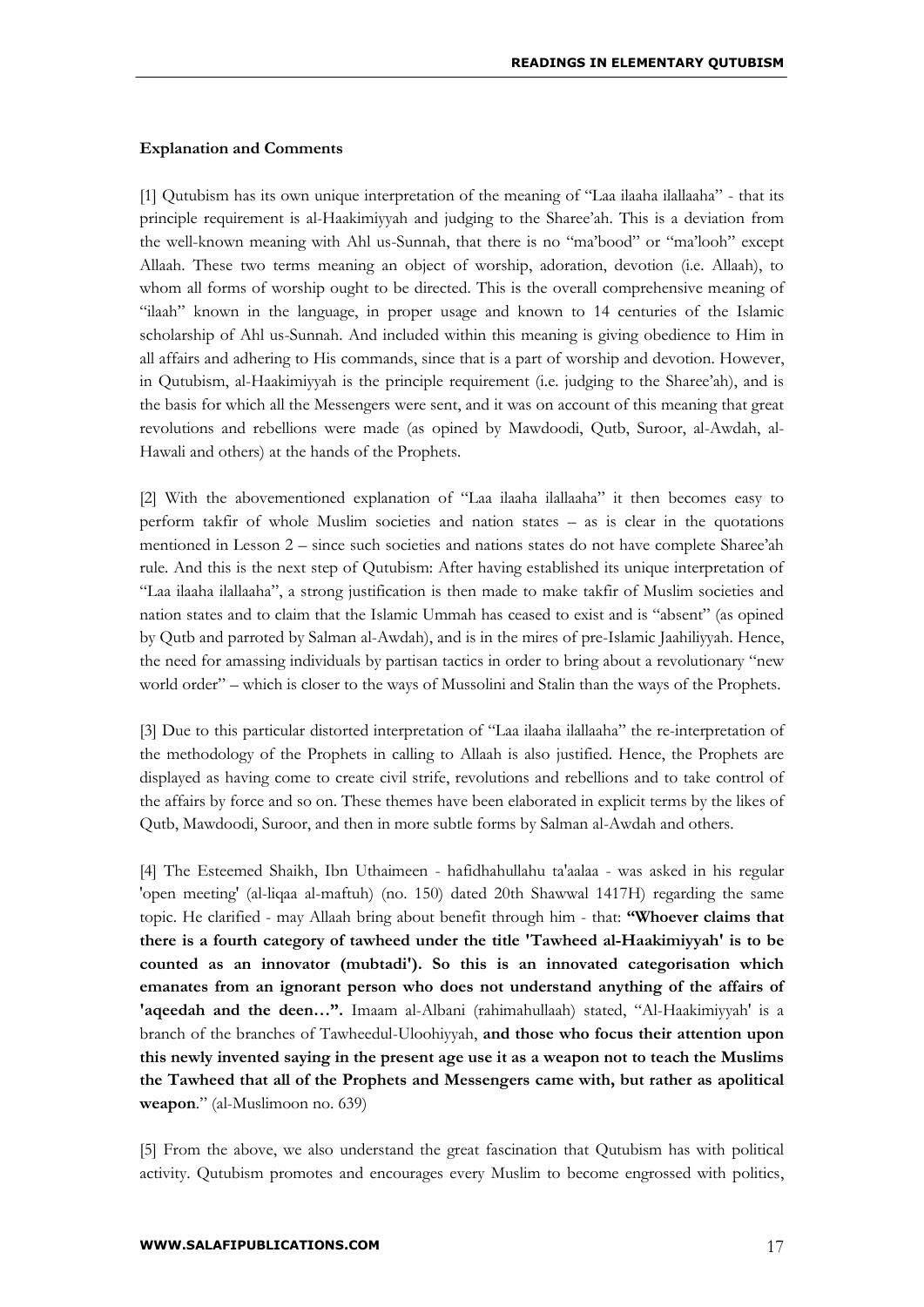using the argument that politics is a fundamental aspect of the religion. There is no denying this (that politics is integral to the religion) but this is when an Islamic State with an overall Imaam is in existence and it is the concern of the Rulers and Scholars, not every individual. Hence, the concern with the political affairs of the state and its well being. This is known as the Sharee'ah Politics and is the type of politics that is desired and requested. As for Qutubism, then it requires involvement with politics in the absence of the Islamic State – and hence its political activity is centred mainly on the politics of the Disbelievers - not that of the Sharee'ah. Further, it requests every common person to get involved with political activity, whether by way of parliamentary elections or by way of the open demonstrations – as we shall see in our future course, Intermediate Qutubism. All of this is far removed from the politics of the Sharee'ah and is in fact merely an expression of the politics of the Disbelievers.

[5] And you will then come to understand why the Qutubis show disdain towards the issues of the Shirk of the graves and the Awliyaa and what is similar to these matters from the major forms of Shirk and Innovations. These issues get in the way of the objectives and goals of Qutubism, because they are boring and do not attract the people and do not fascinate them - and hence they are looked down upon and belittled. Rather, political analysis, the formulation of conspiracy theories, stockpiling and reading the magazines and newspapers of the disbeliever, capturing the emotions of the people with undue exaggeration and sentimentalism are the desired activities. Take the mockery of Salman al-Awdah, for example, of the Khateeb who talks about the affairs of the Hereafter, "…**So you arrive at the khatib (i.e. come to Jumu'ah) and you will find that it is as if he has sealed his ears and that he does not hear anything (meaning of the current affairs). He speaks about a topic that is far away (i.e. irrelevant). Either he will be talking underneath the earth, about the issues related to the Hereafter, the grave and death, or he will be speaking above the heavens, about the issues related to Paradise and Hellfire, the Resurrection, Reckoning and other matters.**

All of these affairs are the truth and speaking about them is the truth. However, it is necessary for a person to use any opportunity when the souls are receptive to admonition, guidance and direction, to acquire lessons and admonitions from these current affairs (ahdaath), so that the people's hearts can be made to be at ease in this manner. **All of this should be the source of serenity for the people, the source of tranquillity for their souls and which brings the meanings of faith back into their hearts - as I have mentioned – that he should explain to them the dangers which will cause them alarm, the while he talks about the current affairs**.

So when we experience all of these events (in our lives) which are distressing and which move all of our hearts, **and then we come to the khatib or the one who is speaking and we find that he is in a different valley (i.e. on a different planet). This in reality is astonishing and is a type of absent-mindedness that no believer or scholar or caller should fall into…**"!!! (Cassette: "Hawla Ahdaath al-Jadeedah" No.78)

And we also find that this individual claims that Tawheed can be explained in 10 minutes or less as occurs in his book 'Haakadhaa Allamal-Anbiyaa', "And from the easiness of Islaam is that you can explain the aqeedah of Tawheed in 10 minutes or less" (p.44). This book is a summarisation of the book of his mentor, Muhammad Suroor 'Manhaj ul-Anbiyaa' – which is in reality the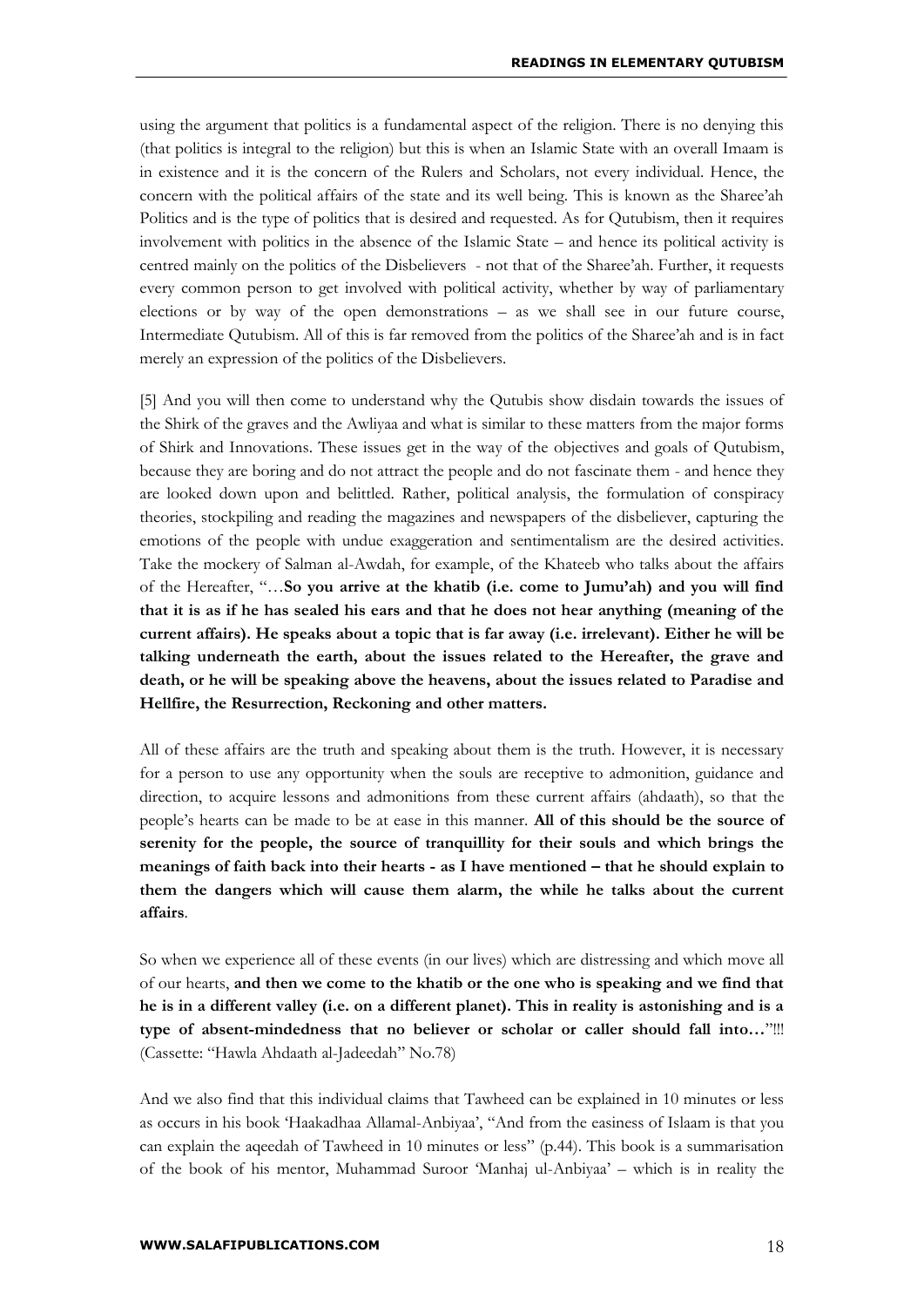Manhaj of the Khawaarij. Thus, al-Awdah merely doubles the time of 5 minutes that Hamzah Yusuf specified in one of his lectures (saying, "I can go to the deserts of Mauritania and learn Tawheed in five minutes" and in which he also said, "This concern with aqeedah is a sickness in the minds of the Muslims" and in this particular video he is talking about conspiracies and the plots and plans of the disbelievers and so on – his statements being in the same context as those of al-Awdah). And we ask him, does he think that Shaikh ul-Islaam Muhammad bin Abdul Wahhab took 10 minutes to explain Tawheed in his Kitaab ut-Tawheed? And does he think that the explainers of this book, such as the author of Fath ul-Majeed and others, that they wasted their time and made an overkill, in explaining the Tawheed of Uloohiyyah which you claim can be explained in 10 minutes or less? From Allaah is the refuge from such nonsense.

And it is as if the Imaam, Ibn al-Qayyim, heard the speech of this political activist and addressed him face to face and subtly reminded him, "**And likewise, his (sallallaahu alaihi wasallam's) khutbah was but an affirmation of the pillars of Imaan. Having Imaan in Allaah, His Angels, Books, Messengers, the meeting with Him, Paradise and Hellfire, what Allaah has prepared for his friends and those who obey Him and what He has prepared for His enemies and those who disobey Him**.

**So (as a result of this) the hearts are filled with Imaan, Tawhid, knowledge of Allaah, and the meeting with Him, on account of his (sallallaahu alaihi wasallam's) khutbah**. Unlike the khutbas of others which only bring about affairs which are shared by all the creation (i.e. muslims, disbeliever, hypocrites alike) such as wailing about life and frightening the people of death. This does not bring about Imaan in Allaah in the hearts and nor does it bring about His Tawhid, or any specific acquaintance of Him, or any reminder of the meeting with Him. And neither does it cause the hearts to have love of Him or to be fond of meeting Him and as a result the listeners leave and do not gain any benefit, save that they have been made to realise that they will die, their wealth will be divided up and the dust will consume their bodies. So I wish I knew! What Imaan has been gained by the likes of this?! And what Tawhid and knowledge of Allaah and beneficial knowledge has been gained by it?" (Zaad al-Ma'ad 1/423)

Hence, one of the necessary by-products of Qutubism is the disdain and belittlement of the affairs of Aqeedah and the affairs of Shirk and Innovation. And a clear sign of this is their accommodation of the Innovators and their amassing and gathering together bodies, groups and organisations (regardless of whether they are Sunni or Bid'iyy) for the fulfilment of their partisan goals.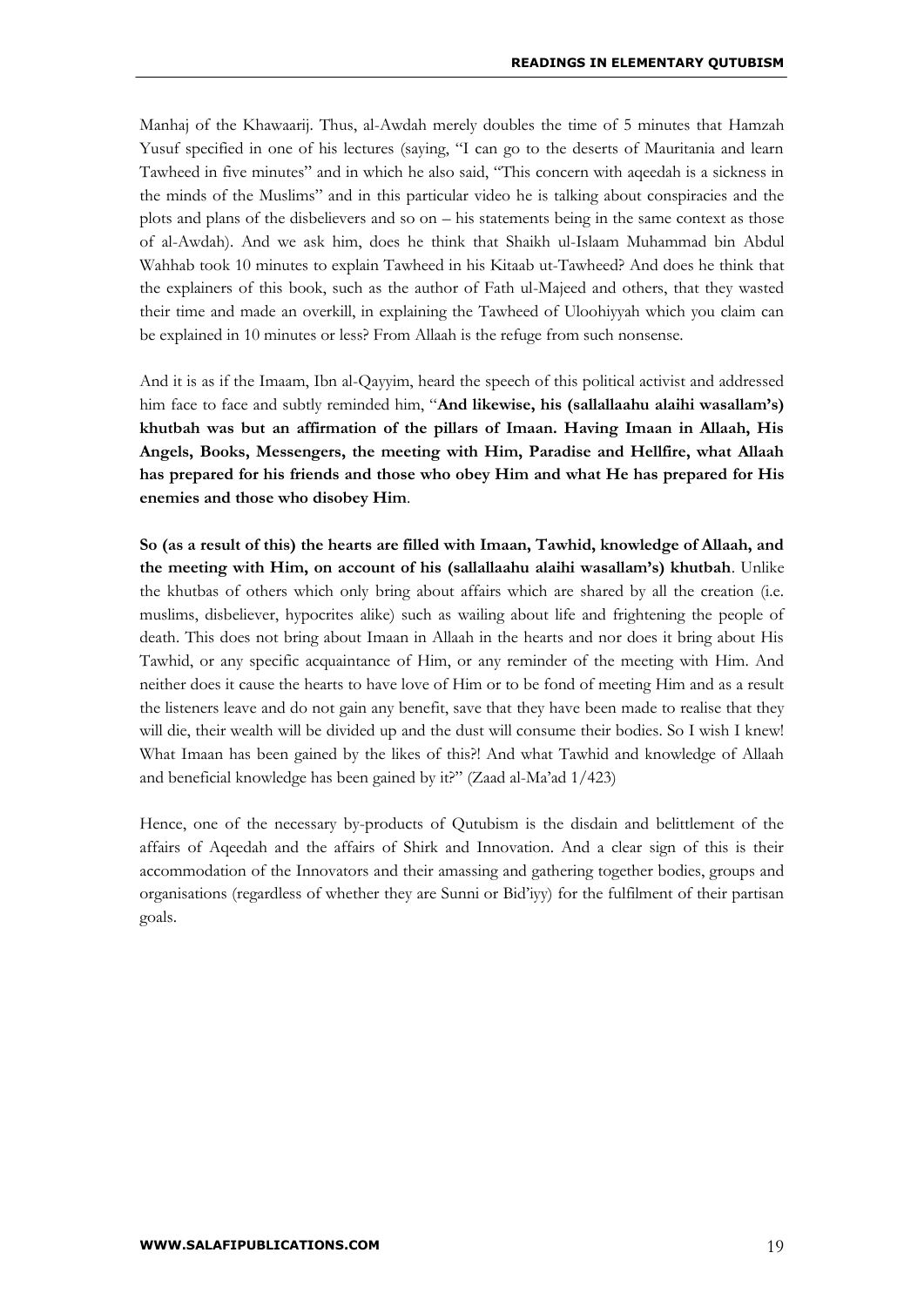# **Lesson 4 : Launching A Destructive Jihad Against Muslim Societies**

### **Texts**

[A] The book "Limaadhaa A'damoonee" (p.6, pp.50-55) in which Sayyid Qutb calls for assassinations (of key figures in the society) and destruction of the infrastructure of cities like Cairo (i.e. by explosives). He also says that those who are to be chosen for these activities are those who have "understood their aqeedah", meaning the aqeedah he has outlined in his other books such as 'Ma'alim Fit-Tareeq', 'az-Zilaal', 'al-Adaalat al-Ijtimaa'iyyah' and others which is one of takfir, civil strife and discord and calls for revolutions and rebellions. This book was the last book he wrote and shows that he did not recant from the destructive methodology he was preaching prior to this in his other books.

[B] Stated Qaradawi, one of the Astray Innovators of Ikhwaan, "And it was in this period that the books of the Shaheed(1), Sayyid Qutb appeared, the books that **represented his final thoughts** (in ideology, before his death). Those which **justified the takfir of (whole) societies**… **the breaking of all sentimental attachments to society, breaking off ties with others, and the announcement of a destructive jihad against the whole of mankind**. **And showing contempt against the du'at who call for lenience and softness, accusing them of idiocy, and being defeatist (2).** [Saying all of this], in front of the western civilisation. He made this manifest, in the most clear manner in the tafsir, "Fee Zilaal il-Qur'aan", in the 2nd edition and in 'Ma'alim fit-Tariq' (Milestones), and the bulk of it is taken from 'Zilal' and 'Al-Islam wa Mushkilat al-Hadaarah' and others…" (Priorities of the Islamic Movement p.110)

[C] Stated Abu Abdul-Bari' Abdul-Hamid bin Ahmad al-'Arabi – eye witness of the Algerian disaster of the 90s, "And if you are ignorant of the Qutubiyyah – and I do not think that is the case – then come with me that I may give you a small glimpse of them, and this is in reference to the Algerian Qutubis, and the people of Makkah are most familiar with its streets. This astray sect (the Qutubiyyah) appeared in the 80s having been influenced by the tafsir 'az-Zilal' which was in those days a revered and precious book– and it has never stopped being so – which competed with the likes of at-Tabari and Ibn Kathir. A specific and very open type of propaganda was made for this book and it was subsequently sold in all the bookshops and was featured in all the national exhibitions until any student who did not have it in his house was not worth anything.

Then after the youth had been filled with the decadence of Sayyid Qutb, existing in his 'Zilal' and all of his other writings, the symptoms of disease began to appear from them, bit by bit. They then began to cluster themselves together and this in their view, was their preparation for withdrawing from the society. After this, they abandoned the mosques and performing prayer behind the imaams, those whom they called "imaams of the state" (hukoomiyyeen), because they were innovators – according to their reasoning – and because they are the imaams who have been arranged by the CCB.

All of this was from the gradual deception of Shaytaan that he may make them fall into that which is even greater and more serious. And hardly months, or a few years had passed until the disease became fully blown and they began to perform takfir of the rulers and anyone attached to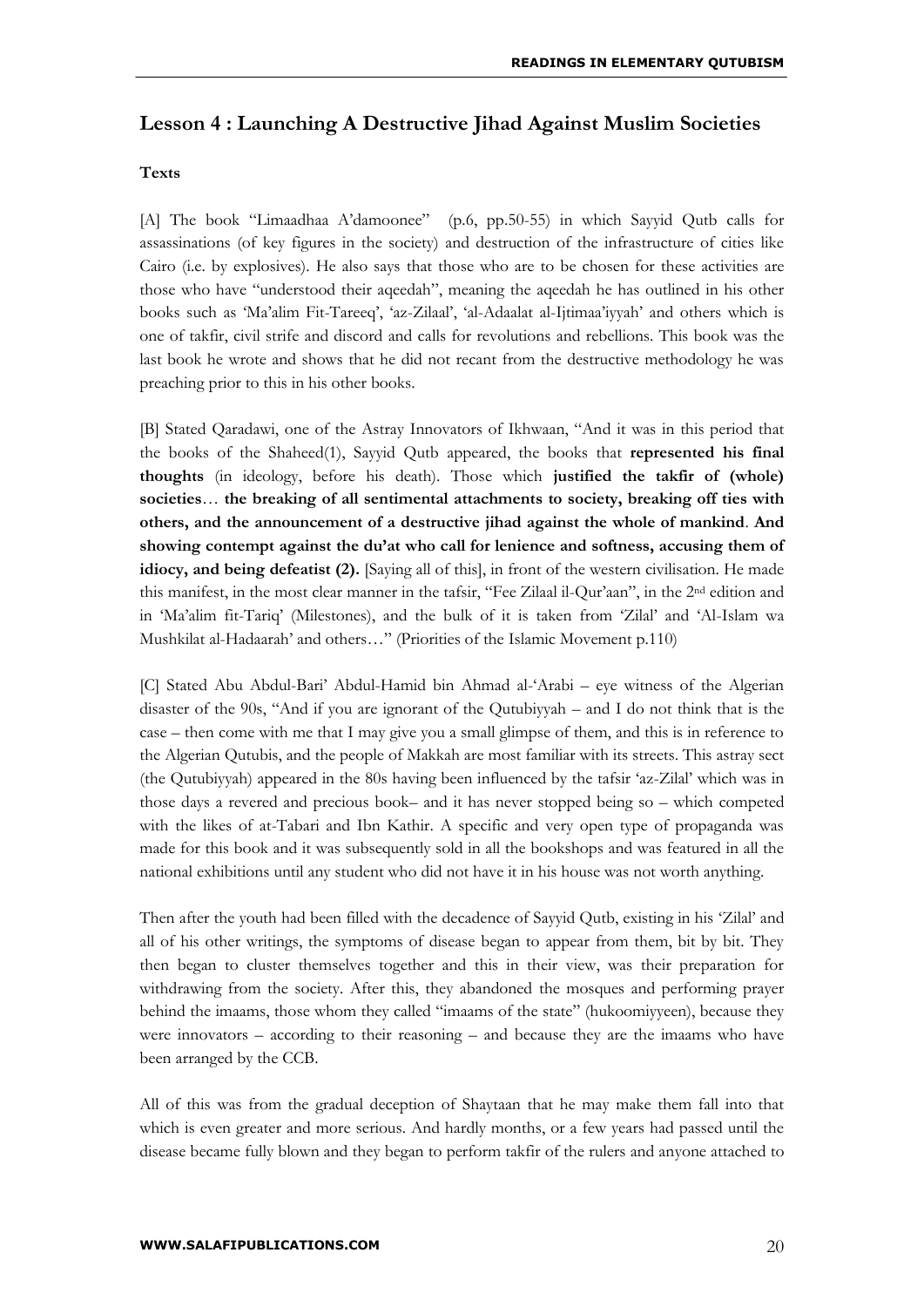them. This disease became rooted in them more and more until it reached its climax, and then they performed takfir of the whole society and anyone found within it.

Then I debated with some of them, amongst those who were in my town and I made clear to them the danger of this ideology, that it only serves the interests of the enemies of this religion. And that this ideology makes the unsuspecting youth to clash with the ruler and as such the objectives of the Jews and Christians are realised, in attacking the Islamic da'wah in its very own lands before it has fully matured. And the greatest evidence of this is what has actually happened [in Algeria]. I then directed them to the books of Shaik ul-Islaam Ibn Taymiyyah, his student, Ibn al-Qayyim and all the books of the Salaf. And then they adopted the truth, recanting from their misguidance, and all of this was due to the benevolence of my Lord and praise be to Allaah through whom righteous deeds are completed. **And this sect, the Qutubiyyah, has not ceased to remain upon its thought until now, showing loyalty to whoever agrees with it and showing enmity, performing takfir of and murdering – when they are capable of murdering -whoever does not agree with them. And they were at the forefront of the warring factions (jamaa'aat) in Algeria**." (In 'Baree us-Sahaam': being a refutation of the insidious Qutubism of Adnaan Ar'oor)

[D] Stated Ali Timimi, Qutubi Proponent of the West,– in the days before the Innovators corrupted his faculties of reason and took the light of guidance from his heart –: "However though there is an understanding of Jihaad by some lslaamic groups which is a false understanding of Jihaad, which they innovated. Unfortunately a lot of brothers and sisters when they come across those verses or hadeeth of the Prophet (sallallaahu alaihi wasallam) which discuss Jihaad and its virtues and how great and numerous they are, they confuse this new concept or new methodology for Jihaad with those verses and those hadeeth. **And this new methodology is a destructive methodology and its important that we are aware of it and we warn one another from falling into it and rectify this false methodology.**

This false methodology began in the year 1375H (1965). And it brought a new understanding for Jihaad which is against the teachings of the Shari'aah. It occurred due to the certain situations in the lslaamic worlds and also due to the certain mindset of those people who propagated it. The point is around 1965 this new idea of Jihaad, concept of Jihaad was introduced to the Muslim Ummaah. **This idea of Jihaad starts off with the assumption that the lslaamic world are all now societies of Jahiliyyah and everybody within those societies are disbelievers, whether the rulers or the ruled. And the reason why is because the Shari'ah is no longer predominant and because the secular laws rule the people. Also you find much corruption and disobedience to Allaah and His Prophet (sallallaahu alaihi wasallam) in these societies. So therefore everybody whether he's a ruler or being ruled he is an apostate. Likewise all the lslaamic aspects that you find in those societies whether they are schools, or circles for memorising the Qur'aan in masjids, and scholars, they are all symbols of hypocrisy used to deceive the Muslims to perpetuate this Jahiliyyah system**.

They say all we have to do is we must wave Jihaad to remove this system, because peaceful means don't bring any benefit, in the sense that since the nature of the contemporary modern state is that it is all persuasive and it controls everything. Then whenever you try to change things through preaching they stop it and so therefore the only way is to rectify it by force of arms."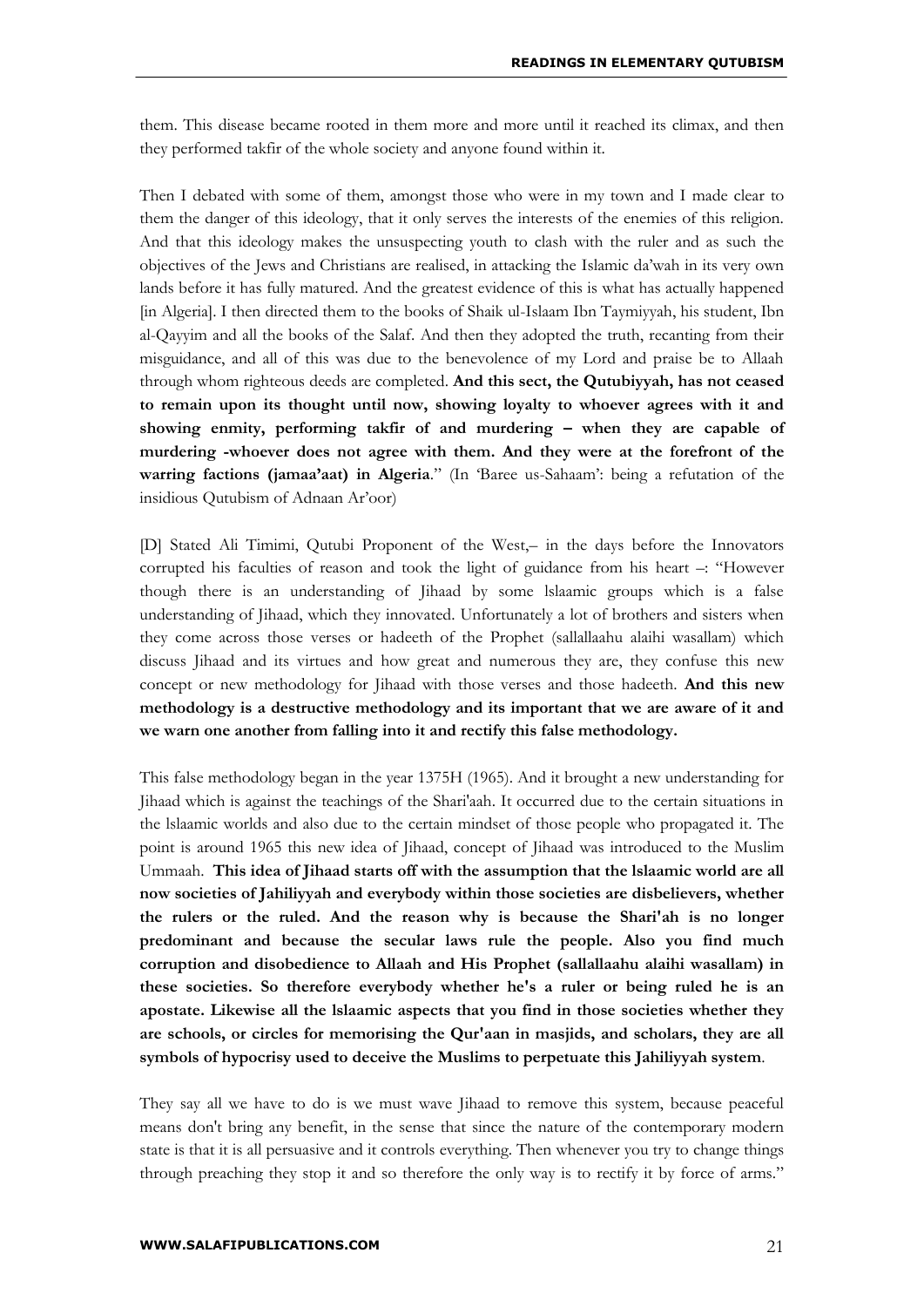(The Characteristics of Ahl us-Sunnah wal-Jamaa'ah 1994 UK) [Note, Ali Timimi became poisoned by the Innovators, due to his long-standing commitments to them and so in the later years (1995 onwards) he began to wage a war against the very same teachings he used to subscribe to prior to 1995 – from Allaah is the refuge. The truth of the matter was that Ali Timimi opened up his heart and his mental faculties to the lies and fabrications of 'Abdur-Razzaaq ash-Shayijee, one of the Imaams of the Qutubiyyah of today. Hence, he began to parrot what was also parroted by the Khariji dog of the UK, Abdullaah Faisal – both of them taking their teachings from ash-Shayijee and his works.]

### **Explanation and Comments**

[1] When it is the case that all Muslim societies and nation states have apostatised and reverted to Jaahiliyyah, Qutubism then preaches that the only remaining Muslims (i.e. the handful of Qutubis themselves) must withdraw from society and engage in secret underground movements in order to combat the system of Jaahiliyyah around them.

[2] This orientation then gives birth to Hizbiyyah (partisanship). This particular form of partisanship is integral to the fulfilment of the goals and objectives of Qutubism – and hence we find that despite the mutations that Classical Qutubism has undergone of the last 3 to 4 decades, Hizbiyyah remains an integral part in all its variants, whether Suroorism, Turaathism, or in the more recent and insidious form, Ar'oorism

[3] Due to these beliefs and orientations, the predominant mindset of the Qutubi is that everything around him is disbelief and corruption, and hence, the Qutubi becomes extremely sensitised and reactionary to sinfulness and disobedience (which is not necessarily a bad thing). However, the overzealous and fervent Qutubi is led to interpolate the acts of sin and disobedience as being actual signs of disbelief. This is because of his assumption that since the rulers are apostates and the society or nation is one of disbelief and apostasy (i.e. Jaahiliyyah), it follows therefore that those sinners within this particular society have become pleased and satisfied with a rule other than that of Allaah and hence their indulgence in those matters that are forbidden is a sign of their treating these matters as being lawful. The natural consequence of this is the repugnant madhhab of the Khawarij – Takfir on account of sins – as occurred by those poisoned with Qutubism at the hands of Mohammad Qutb, Mohammad Suroor and the writings of their sayyid, Sayyid Qutb – and which also became rampant in Algeria.

Salman Awdah said in his cassette, "Jalsah ala ar-Rasif" about the singer who openly commits fisq, "Allaah will not forgive him! Unless he repents, because the Prophet (sallallaahu alaihi wasallam) ruled that he will not be forgiven [saying] 'All of my Ummah will be forgiven' …! **This is because they are apostates [murtaddoon] due to this act of theirs!!… This is apostasy from Islam**!! **This one will abide eternally in the fire** – and refuge is with Allaah -, unless he repents!! Why? This is because they do not believe in the saying of Allaah, the Mighty and Majestic, "And do not come near to zina (fornication or adultery), verily it is an obscenity and an evil way indeed" Allaah is watchful over you! The one who acknowledges that zina is unlawful and an obscenity and which angers Allaah, would he then boast (about his sin) in front of the people?! In front of millions, or many thousands of people?! … A believer would never do this!…" (Cassette: Jalsah ala ar-Rasif)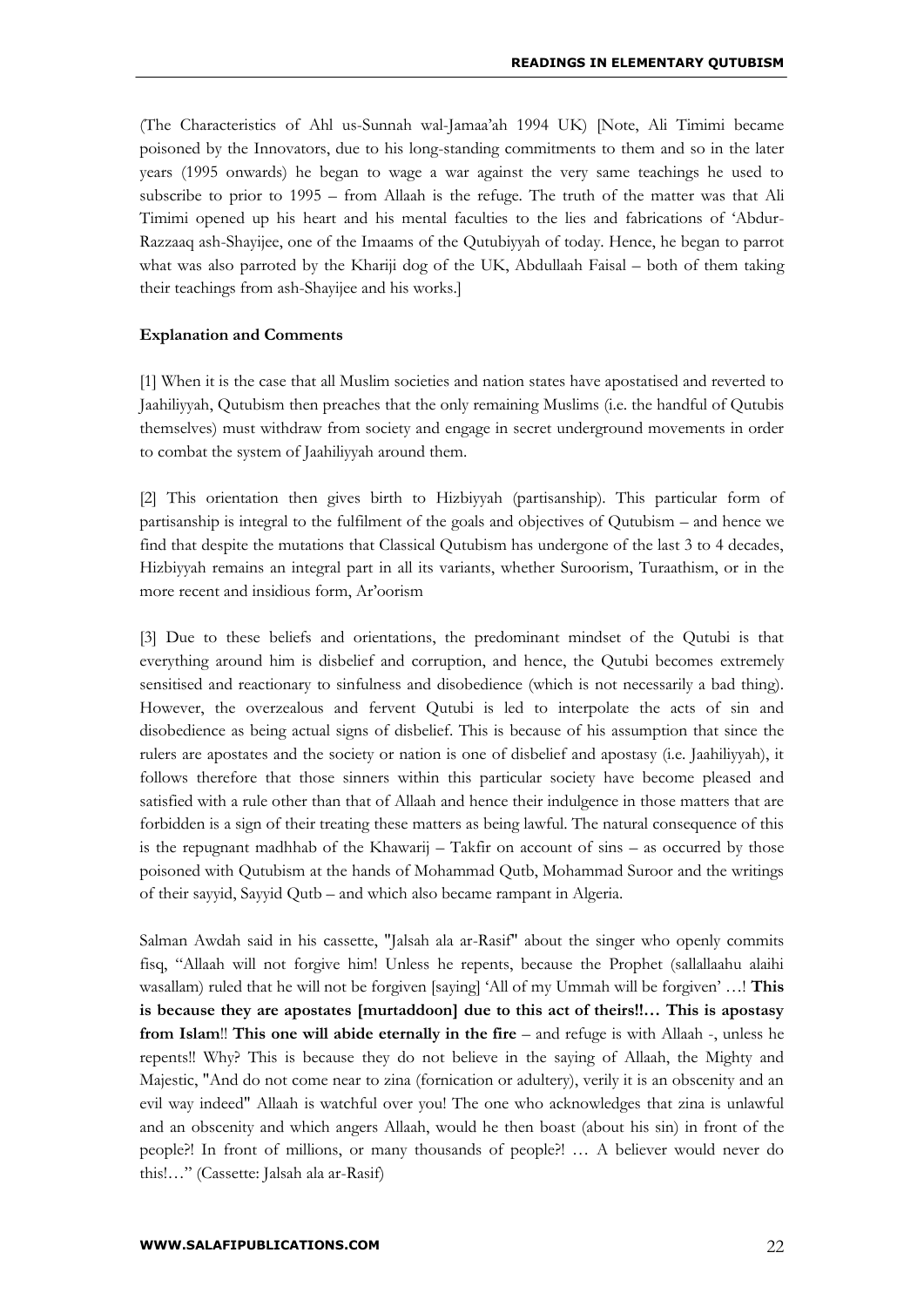And about the singers who distribute their cassettes amongst the youth and which invite the youth to lowly acts, he says, "**I am at perfect ease (of conviction)** that the one who does this, the least that can be said about him is that he belittles sin. And there is no doubt that belittling sin – especially when it is a major sin and its unlawfulness is agreed upon – **is disbelief (kufr) in Allaah**. **So there is no doubt concerning the likes of these people that this act of theirs is apostasy from Islaam. I say this and my heart is tranquil and at perfect ease with it**" (Cassette: Ash-Shabaab, As'ilah wa Mushkilaat)

[Note: The Prophet (sallallaahu alaihi wasallam) informed that those who publicise their sins would not be forgiven (i.e. for those particular sins) – then there comes this fearless Takfiri and claims that they will not be forgiven in absolute terms, i.e. that they are apostates – and in Allaah is the refuge from such misguidance. May Allaah indeed protect the society from this type of fearless Kharijism, which but destroyed Algeria and led to the butchering of thousands of Muslims.]

Safar al-Hawali says, "In this hotel – in every openness – there are drinks, meaning that drinks are presented in relation to what is available… So this is a clear invitation to the consumption of intoxicants and there is [mixed] dancing and nakedness, alongside the consumption of intoxicants. **We seek refuge in Allaah from this disbelief (kufr)**, because declaring what Allaah the Blessed and Exalted has made unlawful to be lawful (istihlaal) is without doubt, **clear and open kufr**" And he also says in one of his books, "**And kufr (disbelief) and heresy (ilhad) has appeared in our midst**, and evil has been spread in our districts and invitation is made to fornication on our radios, televisions and we have declared usury to be lawful." (Wa'd Kissinger)

[Note: Istihlaal is of two types, that of action only and that of belief. It is the latter that expels from Islaam, not the former (when it is not in relation to the acts which are considered major kufr in and of themselves). Every sinner makes istihlaal of his sin – in terms of his action, and every sinner belittles sin, otherwise he would not have committed it. Then there comes this fearless Takfiri and judges those whom he has never met of being apostates - because in his view, their indulgence in sin and debauchery is a sign of their considering these matters to be lawful with their hearts, i.e. as a matter of belief. May Allaah kill this blind desire. This particular individual, when he made these statements was scolded by Shaikh Muhammad Amaan al-Jaamee publically, and this scolding was sent to him on cassette, alongside an invitation to an open debate concerning his words. The first refuge of this Takfiri was to claim that the above words had been written without his consent (i.e. they were forged against him). Then he accepted the invitation to the debate (in Jeddah) but failed to attend. Then he was continually asked to either recant from these words or to free himself from them if they were falsely ascribed to him (despite the fact they existed at the end of his infamous book). Shaikh Muhammad Amaan al-Jaamee's challenges to this individual and his childish antics were repeated but to no avail. Refer to the cassette "Nasihah Ilaa Safar al-Hawali" by Shaikh Muhammad Amaan al-Jaamee. ]

Nasir al-Umar says: "**The imagination that the evils present in our society are just sins?** Many people now imagine that [involvement with] usury is only a sin or a major sin, and that intoxicants and drugs are merely sins, that bribery is a sin or one of the major sins. … No my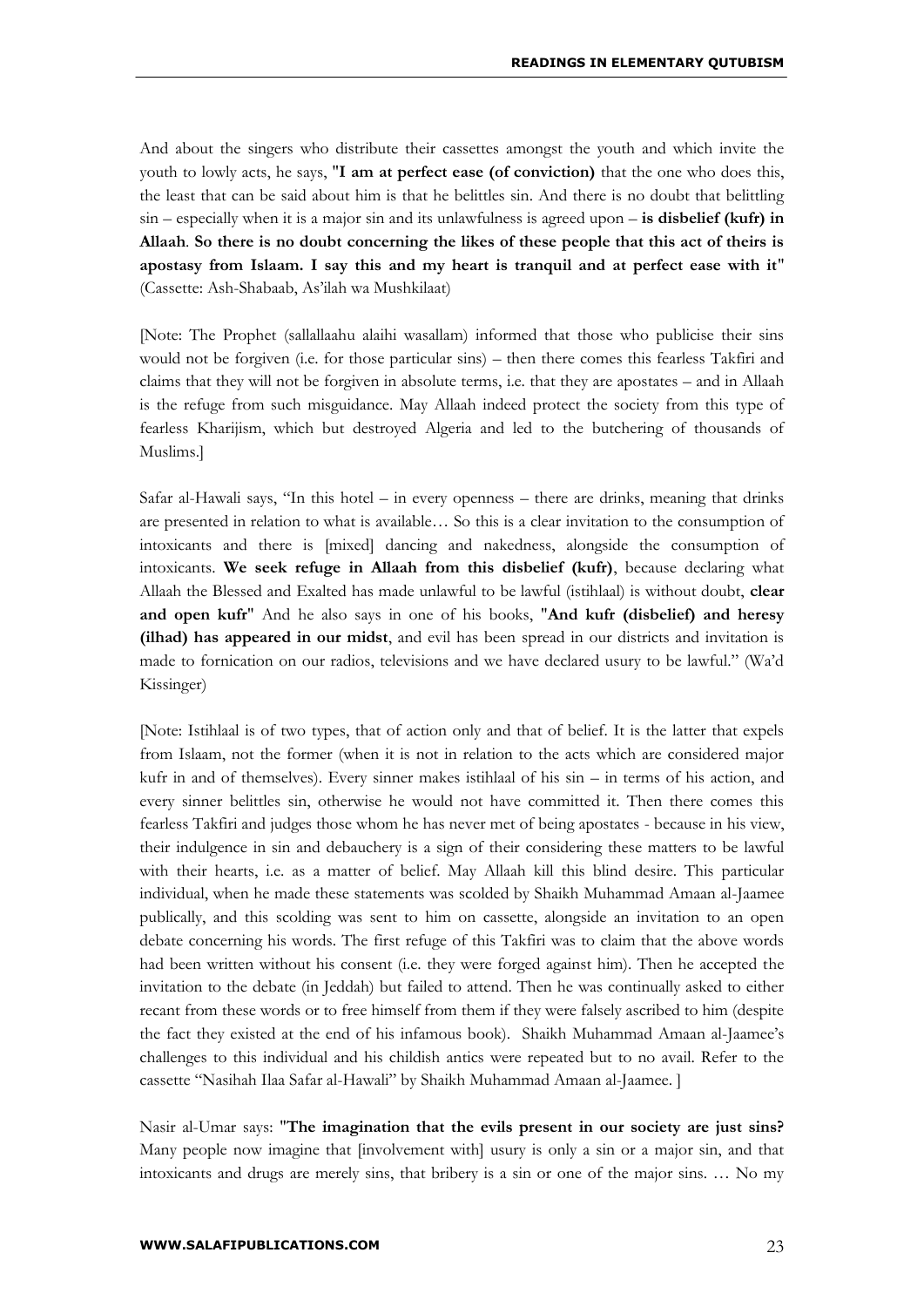brothers**! I have investigated this matter and it has become clear to me now that many of the people in our society have declared usury to be lawful** – and refuge is from Allaah!! Do you know that in the usurious banks in our country there are more than a million people. Allaah is over you. **Do all of those millions know that usury is unlawful and that they have only committed this act while it is just a sin? No, by Allaah!! Due to the spread and abundance of sin, the great danger present is that many have declared (istahalloo) lawful these major sins – and refuge is with Allaah.**" (Cassette: Taweed Awwalan)

[Note: Have you observed the great rashness of this bold and courageous Takfiri? Fooling with the minds of his audience and making takfir of the millions of Muslims he has not even met or spoken with, then tearing open their chests and accusing them of Istihlaal Qalbi! May Allaah kill this blind and senseless desire - which is but a by-product of the cancerous teachings of Qutubism.]

### **Summary**

The natural consequence of the squalor of Qutubism, is the squalor and degradation of society, civil unrest, commotion, killing, murdering and termination of the society's sanctity and security. No one can deny the effects of Qutubism upon Algerian Society and innocent Muslim men, women and children save a biased partisan whose heart has been blackened by the evil effects of Hizbiyyah. And the supporters of the Algerian revolution were indeed the likes of Safar al-Hawali, Salman al-Awdah and the other proponents of Qutubism. The Qutubists of Algeria took the law into their own hands and began to slay the sinful Muslims – judging them to be disbelievers and rejecters of the rule of Allaah – merely by their commission of sin – since in the view of these Qutubists, just like those whom we have quoted above, such sinners had made lawful their actions as a matter of belief and had become satisfied with a ruler other than that of Allaah.

It was precisely on account of these types of activities that led to the murdering of 40,000 civilians in Syria in the early 80s when the authorities clamped down upon the Ikhwaan, due to their "secret underground movements" which are far removed from the Prophetic Methodology of reform. And likewise in Algeria when the Qutubiyyah, Khawarij of the Era, played their role in the destruction of society, and similarly in Egypt over the decades.

### **Notes**

(1) It is not permissible to state "Shaheed So and So" without adding to that, "Inshaa'allaah", since this is in opposition to the Sunnah and is the way of the Murji'ah. Imaam Bukhari included a chapter in the 'Book of Jihad' in his Sahih entitled, "Chapter: It is not to be said, so and so is a Shahid", and Shaikh Ibn Uthaimeen gave a fatwaa in this regard, quoting from Imaam al-Bukhaaree and also stating, "It is not permissible to testify for a specific individual that he is a shaheed, even if he had been killed while performing jihad against the disbelievers. This is because this implication of this testimony is that Paradise has been testified for him, and testification for Paradise is not permissible except for those whom the Messenger (sallallaahu alaihi wasallam) has given testimony for. However it can be said, "It is hoped that he is amongst the Shuhadaa"…As for when is one resolved and says "He is a Shaheed", then this is unlawful,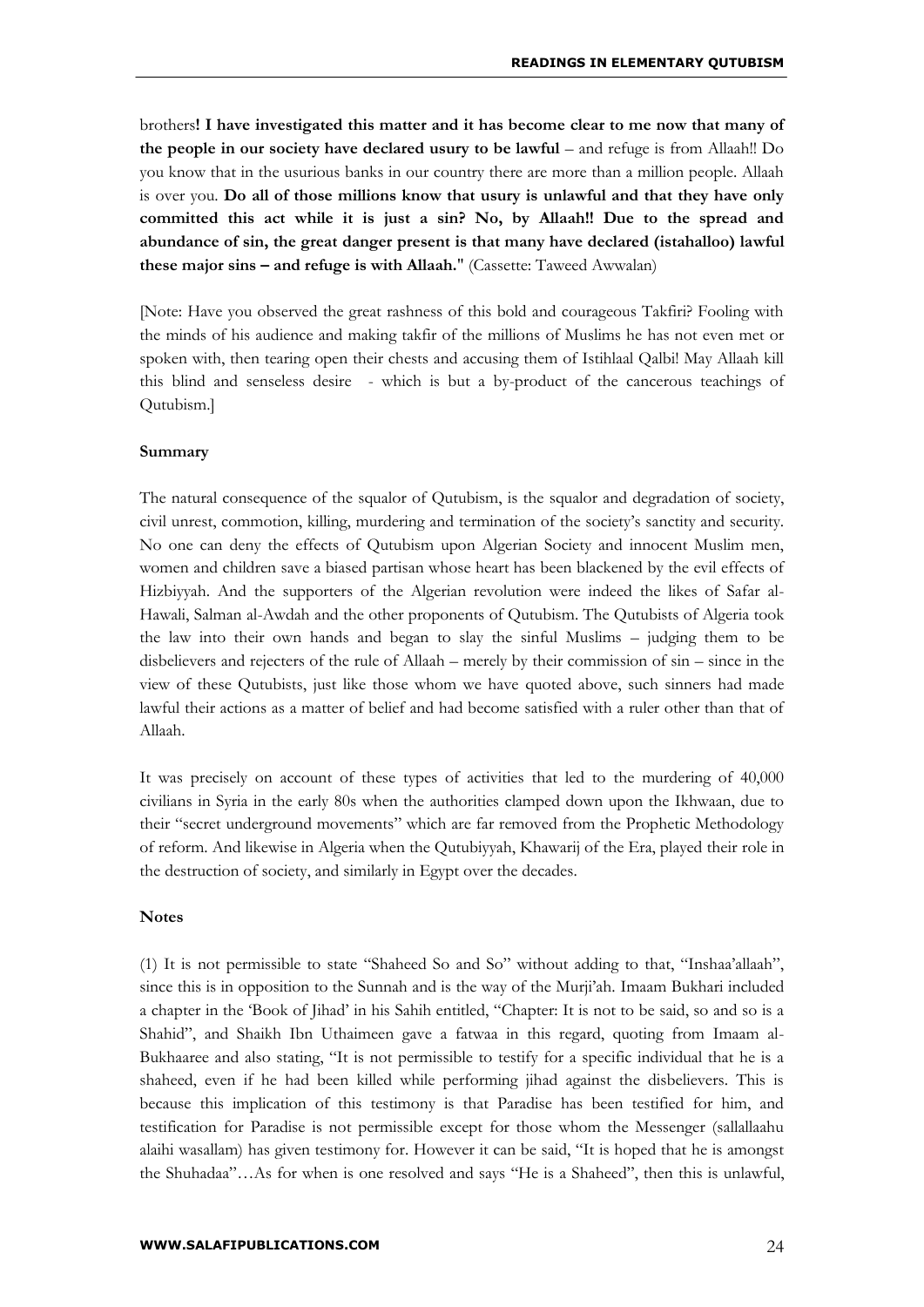haraam. It is not lawful to say this because this is from the matters of the unseen…" (Alfaadh wa Mafaaheem Fee Meezaan il-Islam, p.18)

(2) Sayyid Qutb called those who disagreed with him and his takfir and destructive message as being "lenient" and "defeatist". It should come as no surprise that those poisoned with his repugnant teachings should also make the same accusations against those who refuse to accept their teachings, such as Mohammad Qutb and Abdur-Rahman Abdul-Khaliq. The Shaikh, Abdul-Malik bin Ahmad al-Mubarak al-Jaza'iri said about the delegate of Alee Bin Haaj, "The delegate of Alee bin Haaj in The Algerian Front, called al-Hashimi Sahnooni used to label everyone that did not perform takfir of the rulers with this name, "Murji". So when I asked him, what was his reference point for this, he said, '**Mohammad Qutb and 'Abdur-Rahman Abdul-Khaliq**'." Madarik un-Nadhar (p.110, 2nd edition).

This is actually the legacy of Sayyid Qutb himself, in that those who do not perform takfir of the Rulers are being "lenient" with them!! But today, this accusation has taken a new form: not performing takfir of Muslim societies then was a "defeatist" and "lenient" attitude then and now, not hastily performing takfir of the Rulers has become Irjaa'!! Modern day Qutubism necessitates that the two Imaams of Ahl us-Sunnah, Imaam Ibn Baaz and Imaam al-Albani were extremist Murjis, their Irjaa' having parallels to that of Jahm Ibn Safwaan since they only perform takfir of the rulers who rule by other than what Allaah has revealed in general legislation, or secular law on the basis of I'tiqaad (belief of the heart) or Istihlaal Qalbi (making some unlawful to be lawful).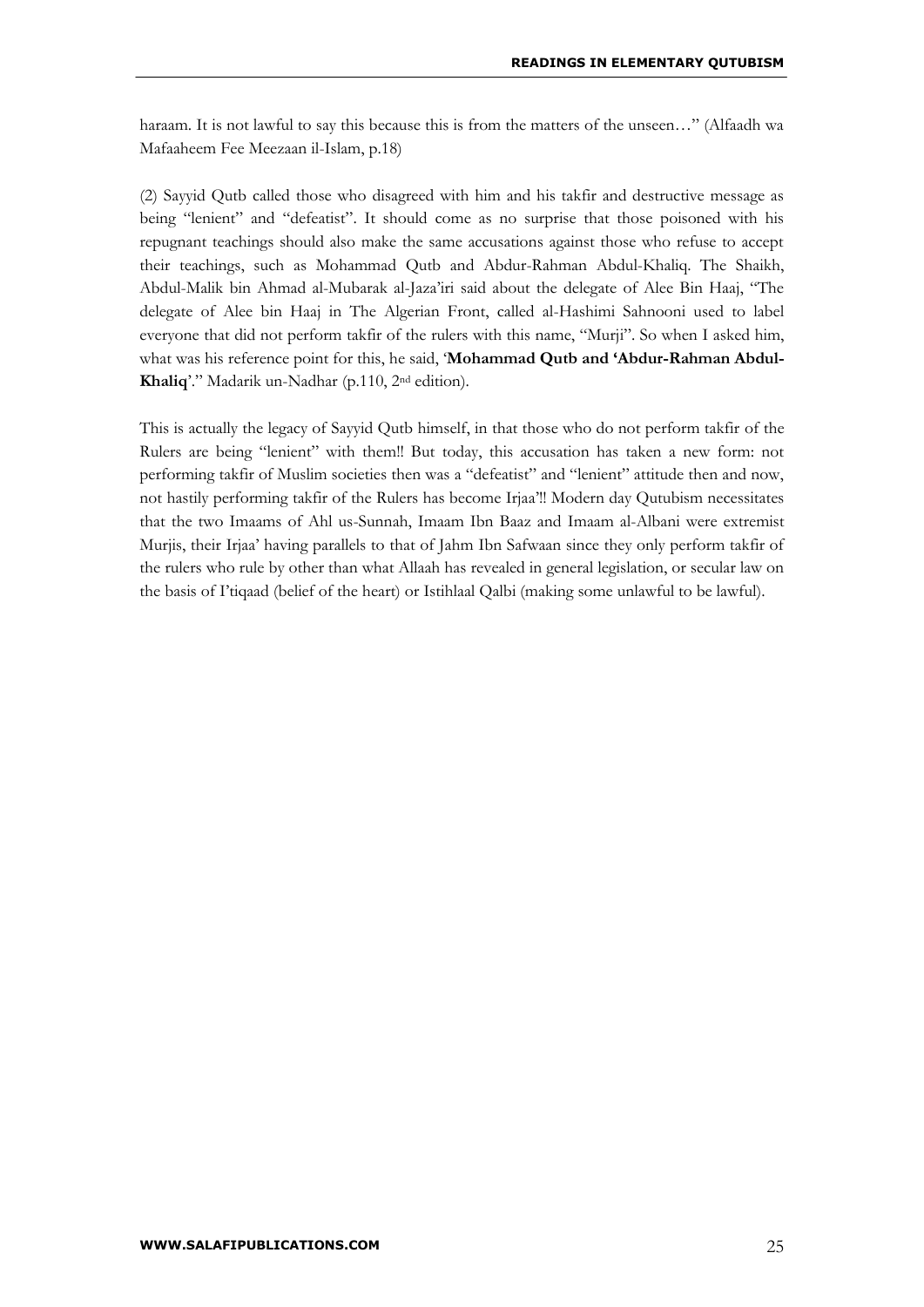# **Closing Remarks**

In this series of papers we have taken a brief look at Elementary Qutubism, highlighting its main philosophical concepts and idealisms. We began by proving that Qutubism exists as an ideology and as a sect. The basis of the teachings of Qutubism is a distorted interpretation of the Kalimah, "Laa ilaaha ilallaaha" first propounded by Sayyid Qutb. This distorted interpretation is the basis of making al-Haakimiyyah the principle requirement of worship, namely, adhering to the Islamic Sharee'ah in all affairs and judging to the Sharee'ah in all affairs. As such, any deviation from this ideal (and this ideal, in fact, has never existed since the earliest periods of Islamic history) renders whole societies and nation states as systems of pre-Islamic Jaahiliyyah. Built upon this is the takfir of societies and nation states – even if the people speak with the Kalimah and perform the ritual acts of worship – and this in turn creates the revolutionary figureheads who promote the ideas of conflict, civil strife, rebellion – all in the name of establishing "Social Justice".

This is the core of Classical Qutubism – and its various mutations (Suroorism, Turaathism, Ar'oorism and others) have seen the addition of subsidiary concepts and mechanisms to help realise the overall goal.

In our next course, "Intermediate Qutubism", we will move on to look at these concepts and teachings which are subsidiary to the core teachings discussed in this series and which exist in order to facilitate the ideals of Qutubism.

It is vital here that we remind ourselves of the great and everlasting wisdom contained in the narrations of al-Hasan al-Basree we quoted right at the beginning of our course:

Al-Hasan al-Basree (d.110) said, "Verily, al-Hajjaaj is the punishment of Allaah. So do not repel the punishment of Allaah with your own hands. But you must submit and show humility, for Allaah the Most High stated, "And indeed We seized them with punishment, but they humbled not themselves to their Lord, nor did they invoke (Allâh) with submission to Him." (Al-Mu'minun 23:76). (Minhaj us-Sunnah of Shaikh ul-Islam 4/528)

Ibn Sa'd relates in his Tabaqaat al-Kubraa (7/163-165), "A group of Muslims came to al-Hasan al-Basree seeking a verdict to rebel against al-Hajjaaj [a tyrannical and despotic ruler]. So they said, "O Abu Sa'eed! What do you say about fighting this oppressor who has unlawfully spilt blood and unlawfully taken wealth and did this and that?" So al-Hasan said, "I hold that he should not be fought. If this is a punishment from Allaah, then you will not be able to remove it with your swords. If this is a trial from Allaah, then be patient until Allaah's judgement comes, and He is the best of judges." So they left al-Hasan, disagreed with him and rebelled against al-Hajjaaj – so al-Hajjaaj killed them all. Al-Hasan used to say, "If the people had patience when they are being tested by their unjust ruler, it will not be long before Allaah will give them a way out. However, they always rush for their swords, so they are left with their swords. By Allaah! Not even for a single day did they bring about any good."

So we say: Never did the Qutubis of Syria, or those of Egypt or those of Algeria show submission and humility – rather they persisted in that arrogance of claiming that they can change the decree of Allaah with their own hands, without recourse to the Methodology of the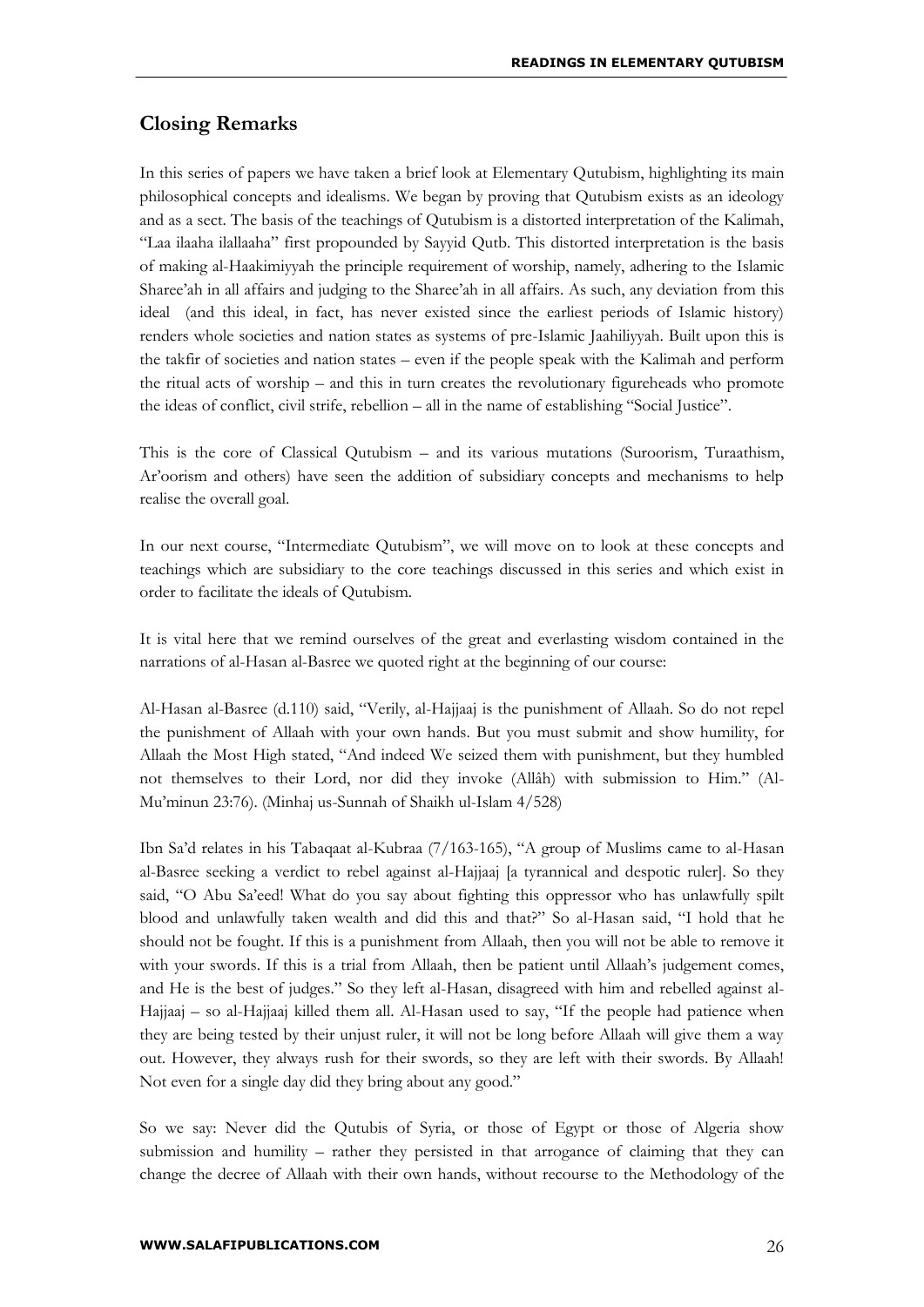Prophets. So they took to their Qutubism and so they were left to rely upon their Qutubism – and it availed them nothing. Their Qutubism did not prevent the 40,000 from being massacred in the towns of Haleb, Hims and Hamaa in Syria in 1981 at the hands of their tyrannical ruler – alas, if only they had shown patience and shown humility and adopted the methodology of the Prophets in the reformation of society. For then surely, Allaah would have opened up the skies for them and brought them all kinds of sustenance, alongside security and sanctity  $-$  as Allaah promised the people of Nuh. And the Qutubis of Algeria, they too rushed to their Qutubism and their 'Zilaal' and so they were left to rely upon their Qutubism and their 'Zilaal' which brought nothing but calamity after calamity and massacre after massacre.

You should know – O seeker of the truth – that this is an everlasting legacy: whoever chooses a methodology other than that of the Messengers, then he will be left to himself and his methodology. And what good has been brought by these groups and parties who are at variance with the Messengers and choose other than their way?? Not even for a single day have they brought about any good! Rather, they have brought but tribulation after tribulation upon Islaam and the Muslims.

**And know that our rejection of them is but a defence of the society and a protection of the innocent men, women and children, their livelihood and their welfare – not a defence of the iniquities of those who have been given authority over us, rather we consider them to be a trial and a punishment, and hence we will remain as if in a trial and under punishment – showing patience – and not being a hasty people - the while we submit to our Lord, showing humility to him and invoking him with humbleness until He delivers us – following, in all of that, the methodology of the Prophets, and that of Imaam Malik, in the rectification of our souls and the society around us.**

We ask Allaah that He protects Islaam and the Muslims from the concepts of Bid'ah and Qutubiyyah that have plagued the Muslim Ummah and have been the cause of great civil strife, the slaughtering of innocent civilians and the destruction of once-stable societies. Just as we ask Allaah the Most High, that he grants this Ummah and all its callers and preachers success in adhering to the true methodology of the Prophets in calling to Allaah – which is but purification and rectification of their beliefs from the quagmires of Shirk, Innovations and Superstitions and cultivation upon the purified religion – in agreement with the well-known saying of Imaam Malik, "The latter part of this Ummah will not be rectified except by what rectified its earlier part." Ameen.